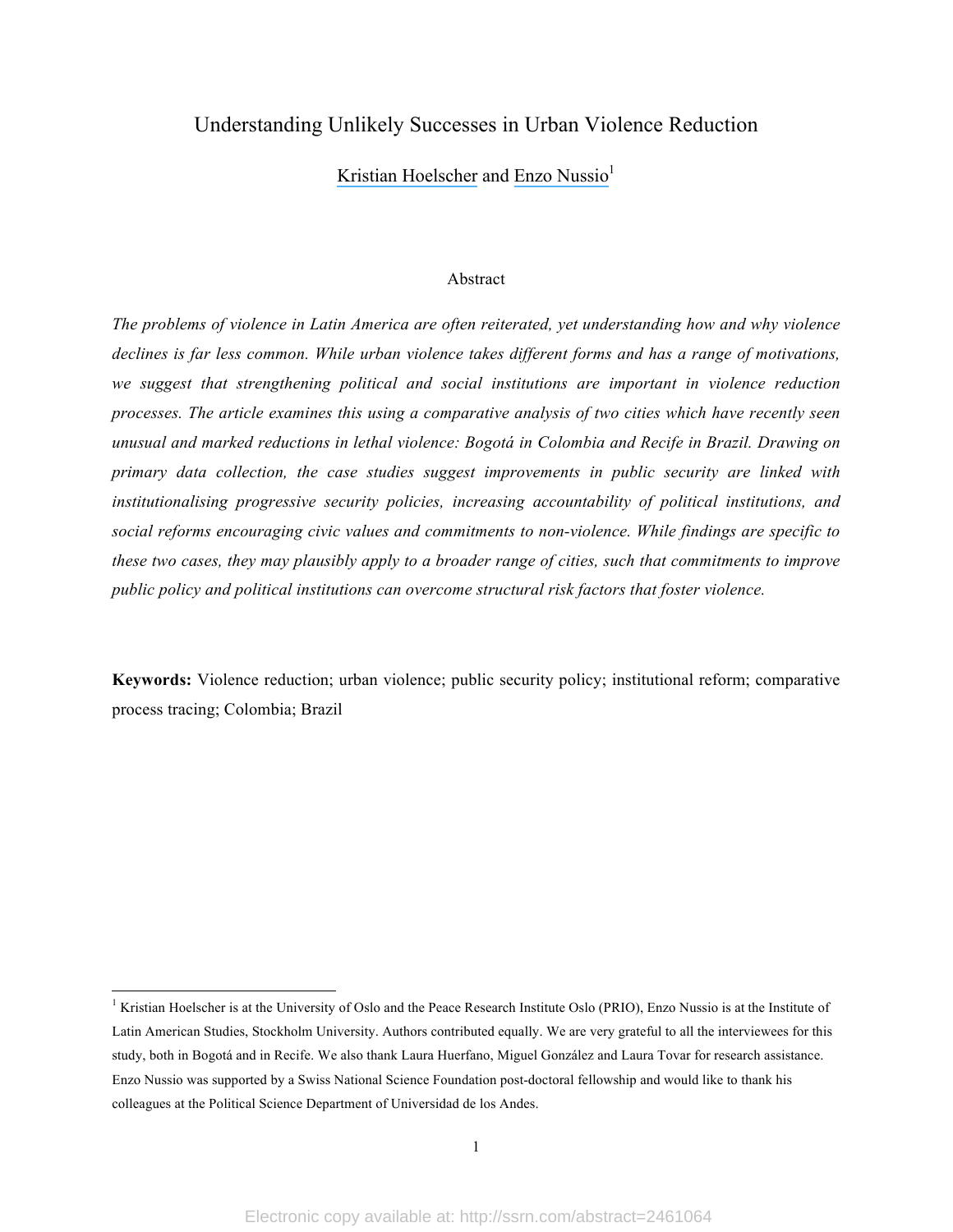#### **1. Introduction**

Latin America is one of the most violent regions in the world (UNODC 2014), with the majority of violence occurring in cities. Given the developmental challenges urban violence poses (World Bank 2011), urban violence reduction is imperative when the region's cities are considered 'fragile' (Muggah and Savage 2011) and experiencing a 'humanitarian crisis' (Bernal and Navas 2013). The diversity and complexity of what is 'urban' in Latin America, however, makes this a sometimes challenging process. Latin American cities are heterogeneous places, and discourses of urban settlements as universally 'fractured' provide an unhelpful 'impasse' (Rodgers, Beall, and Kanbur 2012, 5). Moreover, cities face a range of 'violences' – from organised local or transnational criminal groups; interpersonal or domestic disputes; illegal actions of police or paramilitary groups; or politically motivated riots, protests or civil violence – each with a complex array of motivations, expressions and policy responses. Furthermore, while conceptually distinct, political, civic, economic, social and criminal violence may frequently overlap in motivation and expression ([Moser 2004;](https://www.researchgate.net/publication/265010201_Urban_Violence_and_Insecurity_An_Introductory_Roadmap?el=1_x_8&enrichId=rgreq-b39e6adbe2eec9bd989e225528a306af-XXX&enrichSource=Y292ZXJQYWdlOzI2MzU4MDk5MDtBUzoyMTExODQxMzAyMzY0MTZAMTQyNzM2MTYyODc5Mg==) [Beall, Goodfellow, and Rodgers 2013](https://www.researchgate.net/publication/270712167_Cities_and_Conflict_in_Fragile_States_in_the_Developing_World?el=1_x_8&enrichId=rgreq-b39e6adbe2eec9bd989e225528a306af-XXX&enrichSource=Y292ZXJQYWdlOzI2MzU4MDk5MDtBUzoyMTExODQxMzAyMzY0MTZAMTQyNzM2MTYyODc5Mg==)).

What then can we say about violence reduction in the Latin American city? Despite the region's aforementioned diversity of violence, there is utility in understanding why *in general*, some cities are more or less violent than others; and why trajectories of violence change over time. In addressing this, we examine declines in lethal forms of urban *social violence* – namely violence between individuals or small groups that lack an inherent political motivation ([Fox and Hoelscher 2012](https://www.researchgate.net/publication/254449977_Political_Order_Development_and_Social_Violence?el=1_x_8&enrichId=rgreq-b39e6adbe2eec9bd989e225528a306af-XXX&enrichSource=Y292ZXJQYWdlOzI2MzU4MDk5MDtBUzoyMTExODQxMzAyMzY0MTZAMTQyNzM2MTYyODc5Mg==)). Several explanations have been put forward to account for lethal social violence in Latin American cities, often related to broad political processes like democratic transitions and social insecurity ([Arias and Goldstein 2010;](https://www.researchgate.net/publication/41492848_Violent_Democracies_in_Latin_America?el=1_x_8&enrichId=rgreq-b39e6adbe2eec9bd989e225528a306af-XXX&enrichSource=Y292ZXJQYWdlOzI2MzU4MDk5MDtBUzoyMTExODQxMzAyMzY0MTZAMTQyNzM2MTYyODc5Mg==) [Fox and](https://www.researchgate.net/publication/254449977_Political_Order_Development_and_Social_Violence?el=1_x_8&enrichId=rgreq-b39e6adbe2eec9bd989e225528a306af-XXX&enrichSource=Y292ZXJQYWdlOzI2MzU4MDk5MDtBUzoyMTExODQxMzAyMzY0MTZAMTQyNzM2MTYyODc5Mg==)  [Hoelscher 2012](https://www.researchgate.net/publication/254449977_Political_Order_Development_and_Social_Violence?el=1_x_8&enrichId=rgreq-b39e6adbe2eec9bd989e225528a306af-XXX&enrichSource=Y292ZXJQYWdlOzI2MzU4MDk5MDtBUzoyMTExODQxMzAyMzY0MTZAMTQyNzM2MTYyODc5Mg==)), economic conditions related to liberalisation and socio-economic inequality (Rudqvist and Hettne 2003), and the socio-demographic structure derived from informal urbanisation and spatial segregation ([Beall, Guha-Khasnobis, and Kanbur 2010](https://www.researchgate.net/publication/48910150_Urbanization_and_Development_Multidisciplinary_Perspectives?el=1_x_8&enrichId=rgreq-b39e6adbe2eec9bd989e225528a306af-XXX&enrichSource=Y292ZXJQYWdlOzI2MzU4MDk5MDtBUzoyMTExODQxMzAyMzY0MTZAMTQyNzM2MTYyODc5Mg==)). A range of other drivers cut across these categories and focus on dynamics on a smaller scale of analysis, including small-arms availability, gang activity, the narcotics trade, alcohol and substance abuse, poor public education, large youth cohorts, and a poor criminal justice system (Briceño-León, Villaveces, and Concha-Eastman 2008; Soares and Naritomi 2010).

Our approach is based on evidence from two recent success cases: Bogotá, Colombia, and Recife, Brazil, which have markedly different trajectories of violence relative to most other Latin American cities. Despite certain contextual differences related to city size and importance, governance structure and dynamics of violence, both cases provide evidence that institutionalising accountable public security policy as part of broader social and political institutional reforms coincided with the reduction of lethal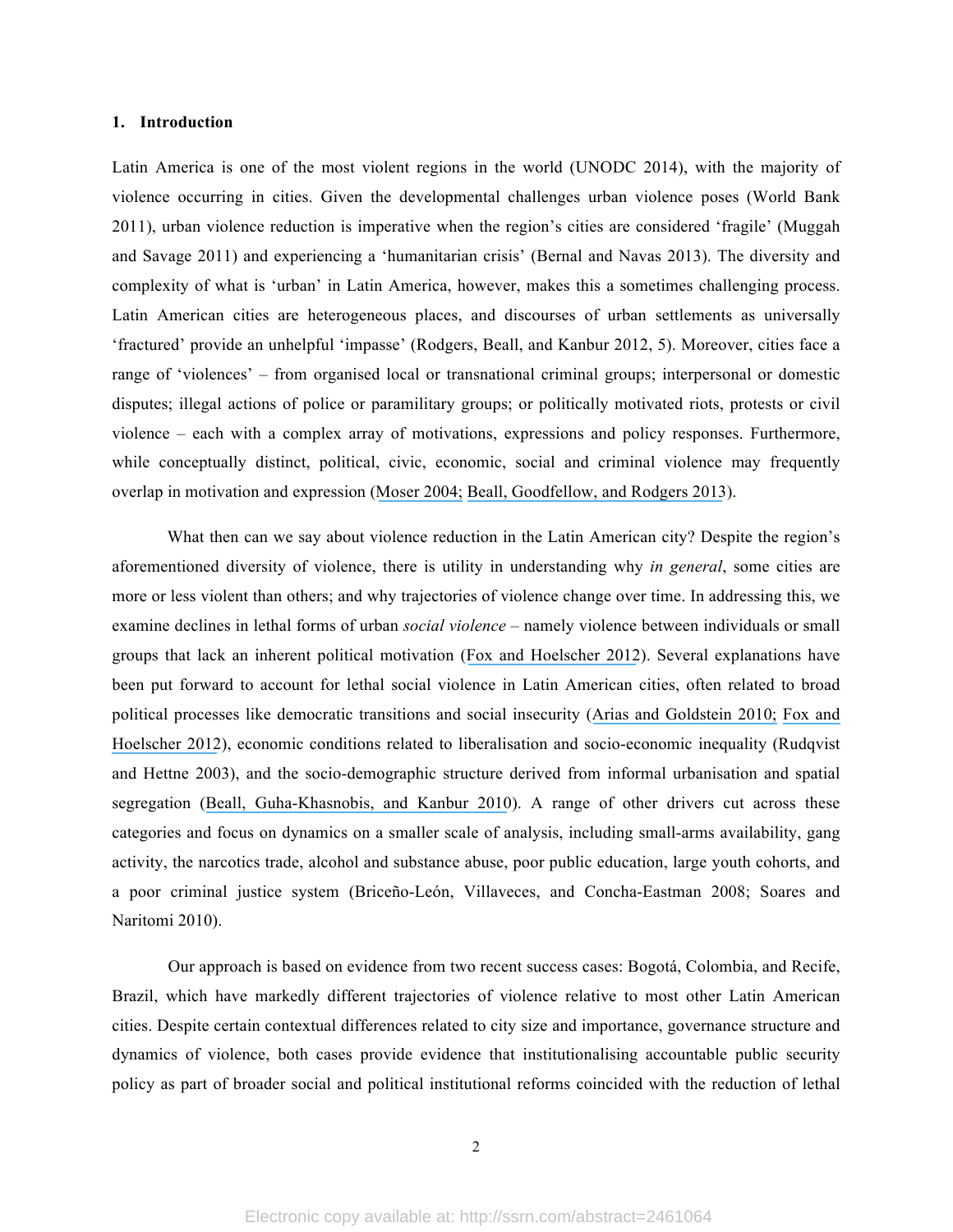violence.<sup>2</sup> We argue that during certain critical junctures related to the presence of novel political actors and an environment of political institutional reform, there are openings for public security policy innovation. Where these innovations receive broad-based buy-in from both key stakeholders and civil society, they can become part of a society's institutional configuration that is difficult to revert; and may thus contribute to a sustained reduction of violence beyond the presence of initial promoters. While related to earlier findings about the role of the security sector in areas such as community policing, handgun restrictions and similar urban policy interventions (Felbab-Brown 2011; [Goertzel and Kahn](https://www.researchgate.net/publication/249715357_The_Great_Sao_Paulo_Homicide_Drop?el=1_x_8&enrichId=rgreq-b39e6adbe2eec9bd989e225528a306af-XXX&enrichSource=Y292ZXJQYWdlOzI2MzU4MDk5MDtBUzoyMTExODQxMzAyMzY0MTZAMTQyNzM2MTYyODc5Mg==) [2009](https://www.researchgate.net/publication/249715357_The_Great_Sao_Paulo_Homicide_Drop?el=1_x_8&enrichId=rgreq-b39e6adbe2eec9bd989e225528a306af-XXX&enrichSource=Y292ZXJQYWdlOzI2MzU4MDk5MDtBUzoyMTExODQxMzAyMzY0MTZAMTQyNzM2MTYyODc5Mg==)), our analysis locates this in a broader context of what we term *institutionalised policy change*. Thus we situate our analytical position at a middle ground between macro-level explanations encompassing broad social processes and micro-level accounts of specific policy measures.

The following section engages with literatures explaining violence reduction in general, and in Latin American cities. Section three highlights how institutionalised policy change is relevant to urban violence reduction. Section four discusses our empirical strategy and introduces our cases. Section five examines our case cities, highlighting how our institutional approach accounts for trajectories of lethal violence in Bogotá and Recife. Section six discusses findings and concludes.

#### **2. Violence reduction in Latin America**

Theories concerning violence reduction often take macro-historical perspectives, or evaluate specific short-term interventions. Macro-perspectives identify large-scale social evolutions like civilization processes, shifts in political regimes, economic development, or changes in demographic structure to explain the decline of violence over the long term [\(Eisner 2003; P](https://www.researchgate.net/publication/279936907_Long-Term_Historical_Trends_in_Violent_Crime?el=1_x_8&enrichId=rgreq-b39e6adbe2eec9bd989e225528a306af-XXX&enrichSource=Y292ZXJQYWdlOzI2MzU4MDk5MDtBUzoyMTExODQxMzAyMzY0MTZAMTQyNzM2MTYyODc5Mg==)[inker 201](https://www.researchgate.net/publication/281273810_The_Better_Angels_of_Our_Nature_Why_Violence_Has_Declined?el=1_x_8&enrichId=rgreq-b39e6adbe2eec9bd989e225528a306af-XXX&enrichSource=Y292ZXJQYWdlOzI2MzU4MDk5MDtBUzoyMTExODQxMzAyMzY0MTZAMTQyNzM2MTYyODc5Mg==)[1\).](https://www.researchgate.net/publication/279936907_Long-Term_Historical_Trends_in_Violent_Crime?el=1_x_8&enrichId=rgreq-b39e6adbe2eec9bd989e225528a306af-XXX&enrichSource=Y292ZXJQYWdlOzI2MzU4MDk5MDtBUzoyMTExODQxMzAyMzY0MTZAMTQyNzM2MTYyODc5Mg==) Conversely, micro-level interventions often relate to spatial and temporally bounded activities. Specific police operations (especially community and hot-spot policing), restrictions on use and availability of firearms, modifications of urban landscapes and space, community organisation, and specific social policies have been found to produce temporary reductions in violence ([MacDonald 2002;](https://www.researchgate.net/publication/238342190_The_Effectiveness_of_Community_Policing_in_Reducing_Urban_Violence?el=1_x_8&enrichId=rgreq-b39e6adbe2eec9bd989e225528a306af-XXX&enrichSource=Y292ZXJQYWdlOzI2MzU4MDk5MDtBUzoyMTExODQxMzAyMzY0MTZAMTQyNzM2MTYyODc5Mg==) [Weisburd and Eck 2004](https://www.researchgate.net/publication/240696007_What_Can_Police_Do_to_Reduce_Crime_Disorder_and_Fear?el=1_x_8&enrichId=rgreq-b39e6adbe2eec9bd989e225528a306af-XXX&enrichSource=Y292ZXJQYWdlOzI2MzU4MDk5MDtBUzoyMTExODQxMzAyMzY0MTZAMTQyNzM2MTYyODc5Mg==)).

While violence in general ([Buvinic, Morrison, and Shifter 1999;](https://www.researchgate.net/publication/248587331_Violence_in_Latin_America_and_the_Caribbean_A_Framework_for_Action?el=1_x_8&enrichId=rgreq-b39e6adbe2eec9bd989e225528a306af-XXX&enrichSource=Y292ZXJQYWdlOzI2MzU4MDk5MDtBUzoyMTExODQxMzAyMzY0MTZAMTQyNzM2MTYyODc5Mg==) Frühling, Tulchin, and Golding 2003) and, more recently, urban violence have been of particular interest to scholars and policy-makers in Latin America ([Auyero and Burbano de Lara 2012;](https://www.researchgate.net/publication/274472806_In_harm) [Koonings and Kruijt 2007;](https://www.researchgate.net/publication/46688507_Fractured_Cities_Social_Exclusion_Urban_Violence_and_Contested_Spaces_in_Latin_America?el=1_x_8&enrichId=rgreq-b39e6adbe2eec9bd989e225528a306af-XXX&enrichSource=Y292ZXJQYWdlOzI2MzU4MDk5MDtBUzoyMTExODQxMzAyMzY0MTZAMTQyNzM2MTYyODc5Mg==) UNDP 2013), research on violence reduction is still incipient. Similar to the broader literature on violence reduction – and following the tradition of US criminologists and economists – micro-level policy interventions are frequently touted as reasons for violence reduction. Successful examples include alcohol restriction (de Mello, Mejía, and

<sup>&</sup>lt;sup>2</sup> Briceño-Leon provides concise links between the institutional context and violence in Venezuela (2012a) and Latin America (2012b).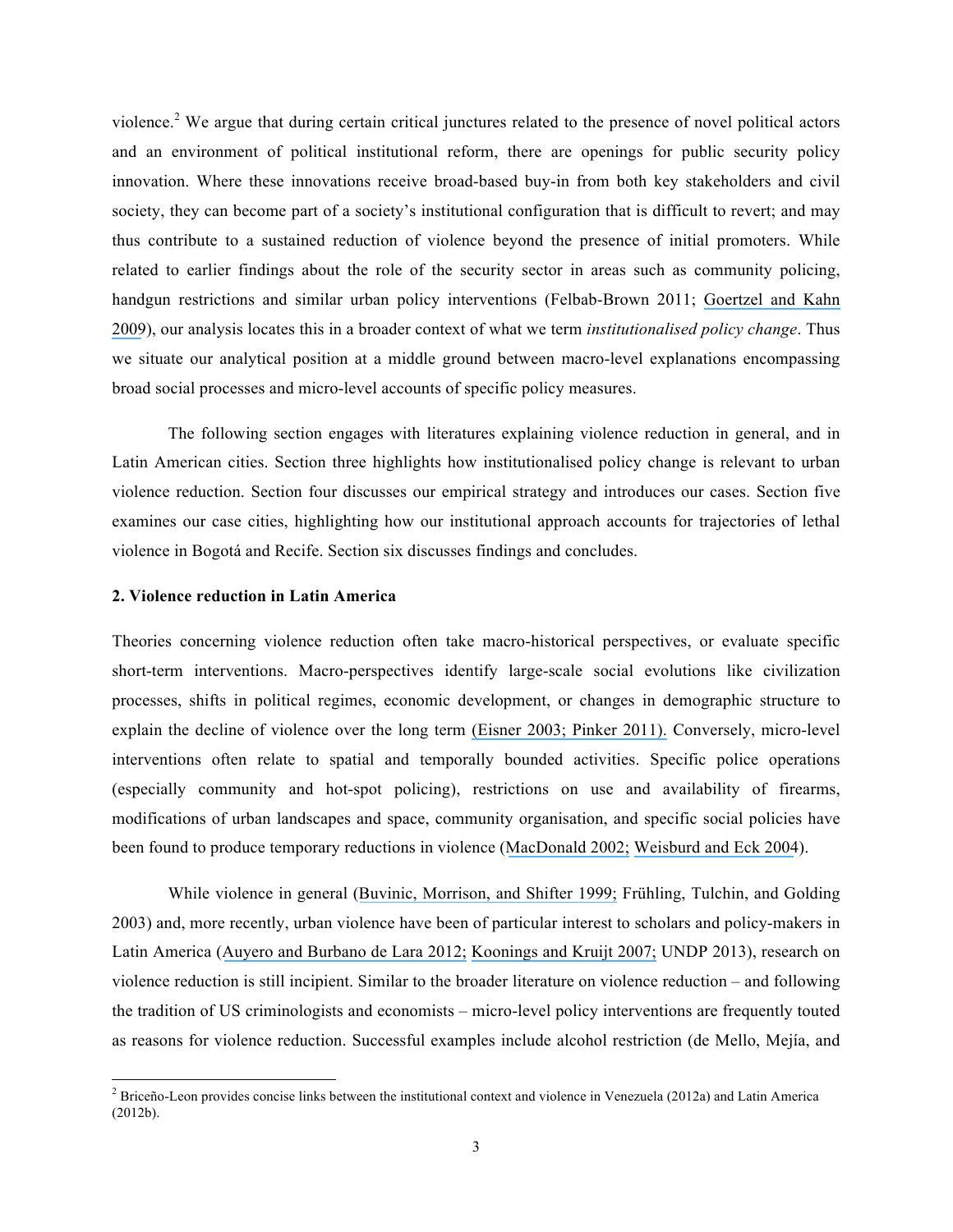Suárez 2013), handgun ownership controls ([Restrepo and Aguirre 2010](https://www.researchgate.net/publication/277275647_El_control_de_armas_como_estrategia_de_reduccion_de_la_violencia_en_Colombia_pertinencia_estado_y_desafios?el=1_x_8&enrichId=rgreq-b39e6adbe2eec9bd989e225528a306af-XXX&enrichSource=Y292ZXJQYWdlOzI2MzU4MDk5MDtBUzoyMTExODQxMzAyMzY0MTZAMTQyNzM2MTYyODc5Mg==)) and focused police presence in key areas [\(Di Tella and Schargrodsky 2004\).](https://www.researchgate.net/publication/4981049_Do_Police_Reduce_Crime_Estimates_Using_the_Allocation_of_Police_Forces_After_a_Terrorist_Attack?el=1_x_8&enrichId=rgreq-b39e6adbe2eec9bd989e225528a306af-XXX&enrichSource=Y292ZXJQYWdlOzI2MzU4MDk5MDtBUzoyMTExODQxMzAyMzY0MTZAMTQyNzM2MTYyODc5Mg==) In Brazil, several studies have traced the positive impacts of specific crime reduction policies, using qualitative historical approaches (Denyer Willis and Mota [Prado](https://www.researchgate.net/publication/263892255_Process_and_Pattern_in_Institutional_Reforms_A_Case_Study_of_the_Police_Pacifying_Units_UPPs_in_Brazil?el=1_x_8&enrichId=rgreq-b39e6adbe2eec9bd989e225528a306af-XXX&enrichSource=Y292ZXJQYWdlOzI2MzU4MDk5MDtBUzoyMTExODQxMzAyMzY0MTZAMTQyNzM2MTYyODc5Mg==) [2014;](https://www.researchgate.net/publication/263892255_Process_and_Pattern_in_Institutional_Reforms_A_Case_Study_of_the_Police_Pacifying_Units_UPPs_in_Brazil?el=1_x_8&enrichId=rgreq-b39e6adbe2eec9bd989e225528a306af-XXX&enrichSource=Y292ZXJQYWdlOzI2MzU4MDk5MDtBUzoyMTExODQxMzAyMzY0MTZAMTQyNzM2MTYyODc5Mg==) [Leeds 2007;](https://www.researchgate.net/publication/249035223_Serving_States_and_Serving_Citizens_Halting_Steps_Toward_Police_Reform_in_Brazil_and_Implications_for_Donor_Intervention?el=1_x_8&enrichId=rgreq-b39e6adbe2eec9bd989e225528a306af-XXX&enrichSource=Y292ZXJQYWdlOzI2MzU4MDk5MDtBUzoyMTExODQxMzAyMzY0MTZAMTQyNzM2MTYyODc5Mg==) Ratton, Galvão, and Fernandez 2014). In Mexico, community organisation has been identified as promising tool ([Vilalta 2013](https://www.researchgate.net/publication/236887743_Towards_an_understanding_of_community_organization_against_crime_The_case_of_Ciudad_Juarez_Mexico?el=1_x_8&enrichId=rgreq-b39e6adbe2eec9bd989e225528a306af-XXX&enrichSource=Y292ZXJQYWdlOzI2MzU4MDk5MDtBUzoyMTExODQxMzAyMzY0MTZAMTQyNzM2MTYyODc5Mg==)), while zero-tolerance policing policies have been critically appraised ([Davis 2013](https://www.researchgate.net/publication/258165278_Zero-Tolerance_Policing_Stealth_Real_Estate_Development_and_the_Transformation_of_Public_Space_Evidence_from_Mexico_City?el=1_x_8&enrichId=rgreq-b39e6adbe2eec9bd989e225528a306af-XXX&enrichSource=Y292ZXJQYWdlOzI2MzU4MDk5MDtBUzoyMTExODQxMzAyMzY0MTZAMTQyNzM2MTYyODc5Mg==)). Other recent studies focus on efforts of political coalitions and progressive public policy in achieving violence reduction in Colombian cities ([Gutiérrez Sanín et al. 2013](https://www.researchgate.net/publication/275504786_The_Importance_of_Political_Coalitions_in_the_Successful_Reduction_of_Violence_in_Colombian_Cities?el=1_x_8&enrichId=rgreq-b39e6adbe2eec9bd989e225528a306af-XXX&enrichSource=Y292ZXJQYWdlOzI2MzU4MDk5MDtBUzoyMTExODQxMzAyMzY0MTZAMTQyNzM2MTYyODc5Mg==)), and in explaining the recent homicide drop in São Paolo ([Goertzel and Kahn 2009](https://www.researchgate.net/publication/249715357_The_Great_Sao_Paulo_Homicide_Drop?el=1_x_8&enrichId=rgreq-b39e6adbe2eec9bd989e225528a306af-XXX&enrichSource=Y292ZXJQYWdlOzI2MzU4MDk5MDtBUzoyMTExODQxMzAyMzY0MTZAMTQyNzM2MTYyODc5Mg==)).

While public security policies as shown here can in some cases spur urban violence reduction, these are largely exceptions to the norm. More often, policy initiatives in the medium to long term prove to be ineffective, captured by elite or criminal interests, or unsustainable due to funding or capacity deficits. One critical reason for these failures is that policy is initiated in institutional contexts inappropriate for sustained success (Basombrío and Dammert 2013; Cano 2006), and the development and consolidation of formal democratic institutions is hindered by informal, illegal arrangements involving both criminal organizations and state officials ([Arias 2013](https://www.researchgate.net/publication/257770904_The_Impacts_of_Differential_Armed_Dominance_of_Politics_in_Rio_de_Janeiro_Brazil?el=1_x_8&enrichId=rgreq-b39e6adbe2eec9bd989e225528a306af-XXX&enrichSource=Y292ZXJQYWdlOzI2MzU4MDk5MDtBUzoyMTExODQxMzAyMzY0MTZAMTQyNzM2MTYyODc5Mg==)). However, while micro-level policy interventions may be suited to explain short-term reduction in urban criminality, *sustained decreases* in lethal violence may be more likely in situations where policy changes complement, or are integrated into, wider reforms to political and social institutions.

# **3. Institutions and Violence Reduction**

!!!!!!!!!!!!!!!!!!!!!!!!!!!!!!!!!!!!!!!!!!!!!!!!!!!!!!!!!!!!

Inherent here is a position that institutions – the formal and informal norms and guidelines that order societies (North, Wallis, and Weingast  $2009$ ) – can have a decisive impact upon violence.<sup>3</sup> Since O'Donnell suggested that states represent 'manifold social relationships engaged on the basis of stable (if not necessarily approved) norms and expectations' (1993, 1356), a generation of scholars have acknowledged the role political institutions play in shaping violence, particularly in urban areas (Auyero, Lara, and Berti 2014; [Brinks 2003](https://www.researchgate.net/publication/271784057_Informal_Institutions_and_the_Rule_of_Law_The_Judicial_Response_to_State_Killings_in_Buenos_Aires_and_Sao_Paulo_in_the_1990s?el=1_x_8&enrichId=rgreq-b39e6adbe2eec9bd989e225528a306af-XXX&enrichSource=Y292ZXJQYWdlOzI2MzU4MDk5MDtBUzoyMTExODQxMzAyMzY0MTZAMTQyNzM2MTYyODc5Mg==)). Perverse institutions of law and order can threaten human security ([Caldeira and Holston 1999](https://www.researchgate.net/publication/231916628_Democracy_and_Violence_in_Brazil?el=1_x_8&enrichId=rgreq-b39e6adbe2eec9bd989e225528a306af-XXX&enrichSource=Y292ZXJQYWdlOzI2MzU4MDk5MDtBUzoyMTExODQxMzAyMzY0MTZAMTQyNzM2MTYyODc5Mg==)), and limited political institutional legitimacy can incentivise violence ([Nivette 2014](https://www.researchgate.net/publication/275770745_Legitimacy_and_crime_Theorizing_the_role_of_the_state_in_cross-national_criminological_theory?el=1_x_8&enrichId=rgreq-b39e6adbe2eec9bd989e225528a306af-XXX&enrichSource=Y292ZXJQYWdlOzI2MzU4MDk5MDtBUzoyMTExODQxMzAyMzY0MTZAMTQyNzM2MTYyODc5Mg==)). Ultimately, a 'major factor shaping urban violence is the inability of state institutions to regulate and ultimately manage the legitimate use of force' [\(Muggah 2012, 49\).](https://www.researchgate.net/publication/265313736_Researching_the_Urban_Dilemma_Urbanization_Poverty_and_Violence?el=1_x_8&enrichId=rgreq-b39e6adbe2eec9bd989e225528a306af-XXX&enrichSource=Y292ZXJQYWdlOzI2MzU4MDk5MDtBUzoyMTExODQxMzAyMzY0MTZAMTQyNzM2MTYyODc5Mg==)

If weak democratic institutions encourage violence, improving political institutions may be important in violence reduction processes by regulating the acceptance or rejection of the use of

 $3$  Here we consider the political institutions of the state such as the democratic electoral process, bureaucracy, police forces, and judicial system to be primary; but also acknowledge the role of social institutions such as community, family, the church and other institutions which may foster social cohesion.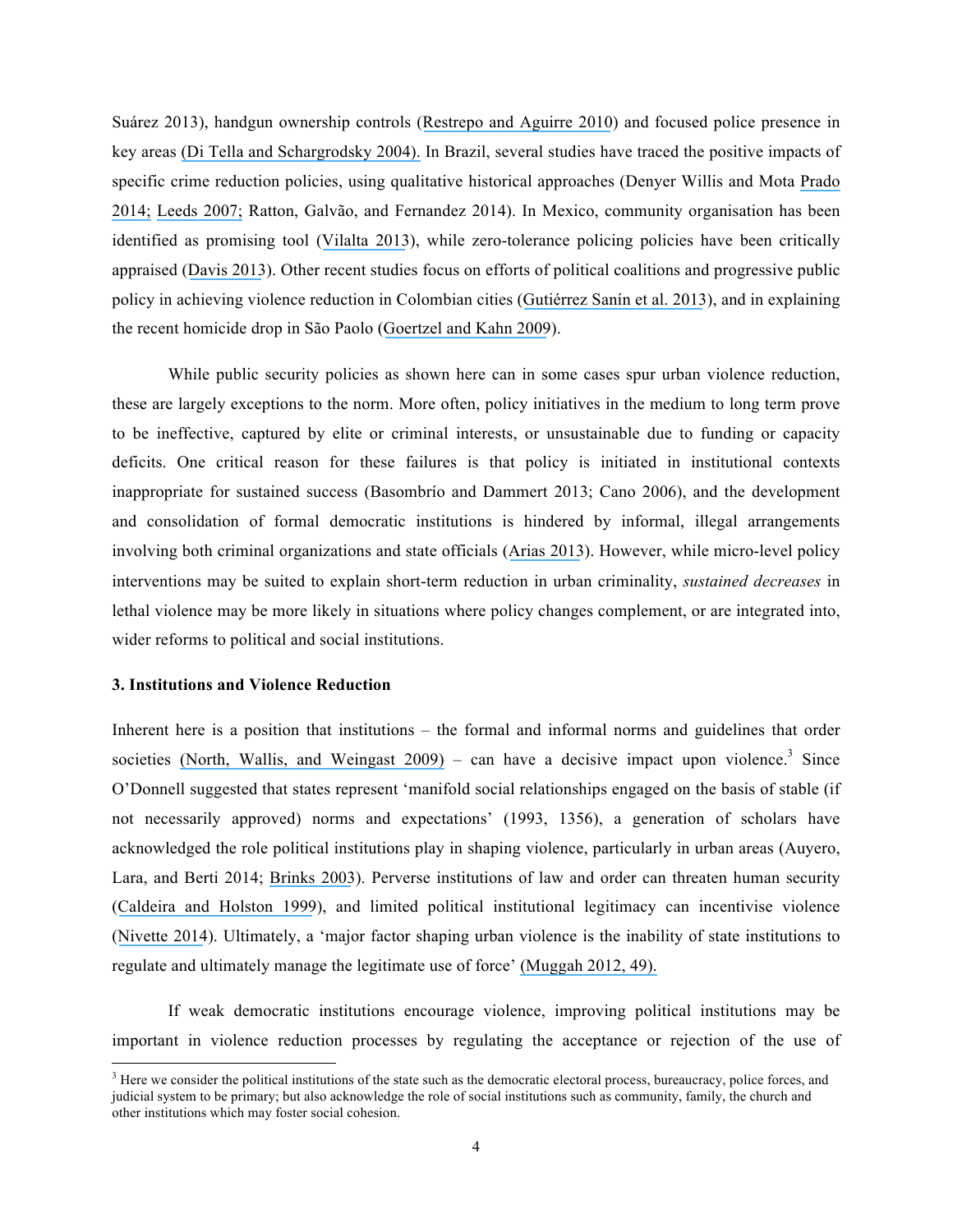illegitimate force in a society. Moreover, drawing on historical institutionalist perspectives we emphasise the potential importance of critical junctures, where key actors take advantage of favourable conditions that enable them to follow particular trajectories of change which are self-reinforcing. Here, 'structural influences on political action (can be) significantly relaxed for a short time', such that 'the range of plausible choices open to powerful political actors expands substantially, and the consequences of their decisions for the outcome of interest are potentially much more momentous' (Capoccia and Kelemen 2007, 343). Relative to violence reduction, 'tipping point' conditions might arise where political actors are able to enact public security policy or political institutional changes that cross certain thresholds of stakeholder buy-in, encouraging further commitment. Our study complements this literature by including a comparative perspective, and theorising how micro-level interventions – organized around the objective of increased institutional accountability – can contribute to violence reduction.

#### **4. Empirical Strategy and Case Description**

!!!!!!!!!!!!!!!!!!!!!!!!!!!!!!!!!!!!!!!!!!!!!!!!!!!!!!!!!!!!

We employ a *comparative process tracing* methodology that examines processes leading to outcomes of interest in our two cases (Bennett and Checkel 2014). We use a deviant case approach to case selection, choosing two cases, Bogotá and Recife, showing extraordinary reductions in lethal violence that are unique among Latin American cities in recent decades.<sup>4</sup> Unlike many previous studies of violence reduction which focus on single cases, we add inferential leverage using a comparative approach. Bogotá was a Latin American pioneer in implementing novel institutional approaches for reducing violence, and Recife has adopted some of Bogotá's lessons learned.<sup>5</sup> Should the suggested theory of institutionalised policy change apply similarly to Bogotá and Recife, other cases with similar scope conditions could pursue violence reduction through similar means.

For our case studies, primary data was collected during in-depth interviews<sup>6</sup> with key stakeholders including government officials, police officers, judicial figures, NGOs and academics in Bogotá (October 2013 – March 2014) and Recife (February – April 2013). We selected two types of key informants: first, those directly involved in administration of local-level policies in the two cities; and second, experts with long-standing experience observing the two cities. Interviewees were generally asked about the evolution of public security, relevant actors in security governance, policies and reforms elaborated in recent years, and other factors contributing to violence and its reduction. In order to

<sup>&</sup>lt;sup>4</sup> Selecting cities where violence has declined appears to sample on the dependent variable, an important problem stressed by [Geddes \(1990\)](https://www.researchgate.net/publication/31481359_How_the_Cases_You_Choose_Affect_the_Answers_You_Get_Selection_Bias_in_Comparative_Politics?el=1_x_8&enrichId=rgreq-b39e6adbe2eec9bd989e225528a306af-XXX&enrichSource=Y292ZXJQYWdlOzI2MzU4MDk5MDtBUzoyMTExODQxMzAyMzY0MTZAMTQyNzM2MTYyODc5Mg==). However, there are important reasons to consider characteristics of the dependent variable as relevant ([Mahoney](https://www.researchgate.net/publication/249699740_Qualitative_Methodology_and_Comparative_Politics?el=1_x_8&enrichId=rgreq-b39e6adbe2eec9bd989e225528a306af-XXX&enrichSource=Y292ZXJQYWdlOzI2MzU4MDk5MDtBUzoyMTExODQxMzAyMzY0MTZAMTQyNzM2MTYyODc5Mg==)  [2007](https://www.researchgate.net/publication/249699740_Qualitative_Methodology_and_Comparative_Politics?el=1_x_8&enrichId=rgreq-b39e6adbe2eec9bd989e225528a306af-XXX&enrichSource=Y292ZXJQYWdlOzI2MzU4MDk5MDtBUzoyMTExODQxMzAyMzY0MTZAMTQyNzM2MTYyODc5Mg==)). Further, the deviant case approach can provide opportunities for 'inductively identifying new variables or causal mechanisms' [\(George and Bennett 2005, 111\),](https://www.researchgate.net/publication/224952194_Case_Studies_And_Theory_Development_In_The_Social_Sciences?el=1_x_8&enrichId=rgreq-b39e6adbe2eec9bd989e225528a306af-XXX&enrichSource=Y292ZXJQYWdlOzI2MzU4MDk5MDtBUzoyMTExODQxMzAyMzY0MTZAMTQyNzM2MTYyODc5Mg==) and be an initial step in theory development.<br><sup>5</sup> Moreover, some of the main protagonists responsible for municipal security – Hugo Acero in Bogotá and Murilo Cavalcanti in

Recife – are personal friends and have collaborated in policy design (see Cavalcanti 2013).

 $6$  In the Bogotá case, interviewees agreed to be named, while names were chosen to be redacted in the Recife case.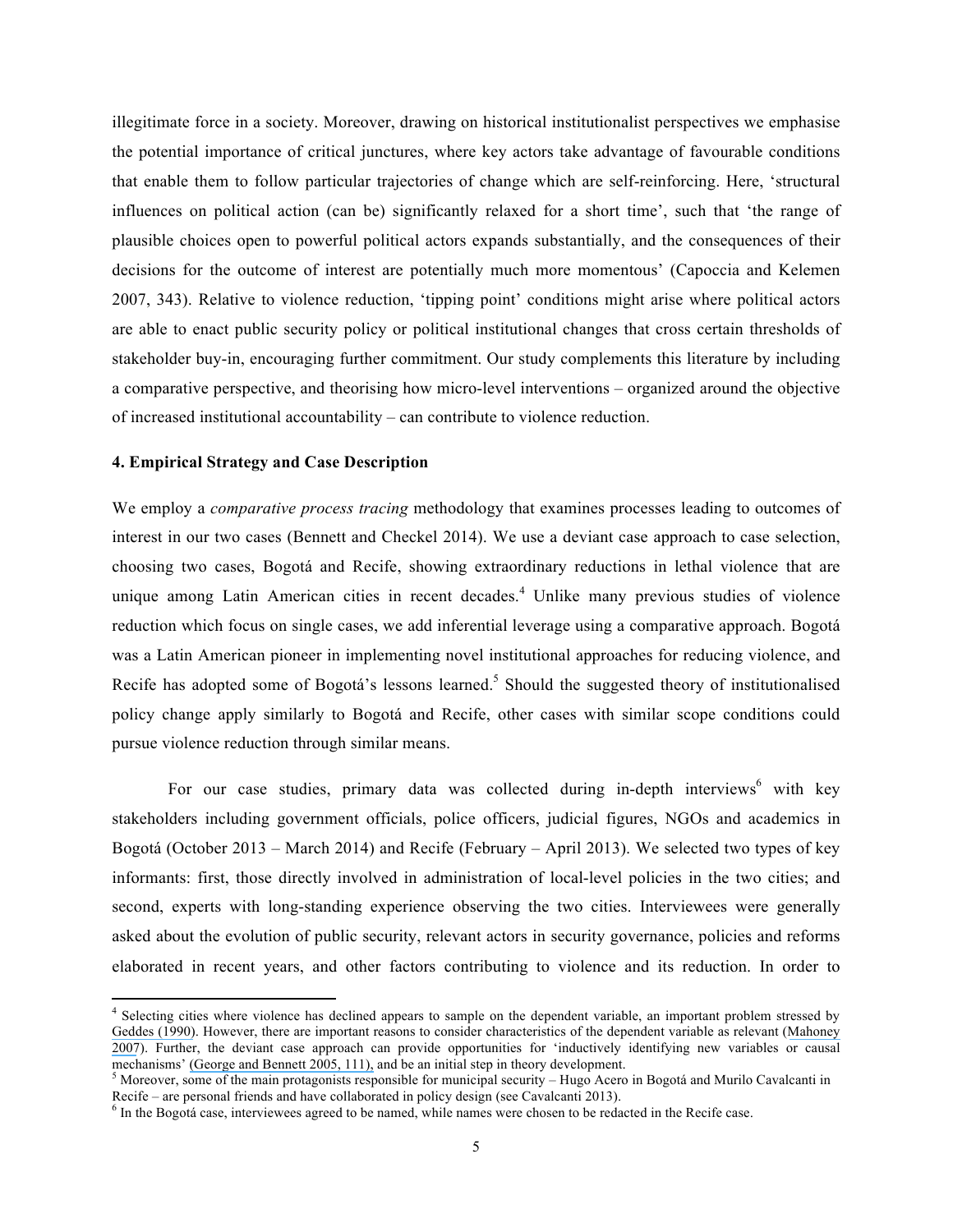triangulate, contrast and historically situate interview data, secondary data from newspapers, NGO reports, public opinion surveys and official documents were collected.



Figure 1: Homicide rates in Bogotá and Recife, 1983-2013

Sources: Bogotá - National Police; Recife - *SIM/DATASUS* (1983-2011) & Government of Pernambuco (2012-13).

# *Bogotá*

Bogotá is the capital city of Colombia with approximately eight million inhabitants in its metropolitan area. During the 1980s and early 1990s, it was one of the most dangerous cities in Colombia, with homicides peaking at over 80 per 100,000 inhabitants. However, contrary to national homicide rates that peaked in 2002, Figure 1 shows that with the exception of a few minor setbacks Bogotá has seen an unprecedented and sustained drop in lethal violence since the mid-1990s, with the homicide rate reaching a 30-year low of 16 per 100,000 in 2013 – lower than any other large city in Colombia.<sup>7</sup>

# *Recife*

!!!!!!!!!!!!!!!!!!!!!!!!!!!!!!!!!!!!!!!!!!!!!!!!!!!!!!!!!!!!

Recife, with a metropolitan population of 3.8 million, is the capital of Pernambuco in the North-East of Brazil. At its peak during the late 1990s and early 2000s, Recife had one of the highest homicide rates in the world at over 90 per 100,000. Yet as Figure 1 shows, lethal violence has markedly declined over the past decade, sharply contrasting with the other 8 states in Brazil's North-East where lethal violence has

 $<sup>7</sup>$  Other major cities in Colombia experienced a decline in violence only recently (Medellín) or have continuously high homicide</sup> rates (Cali).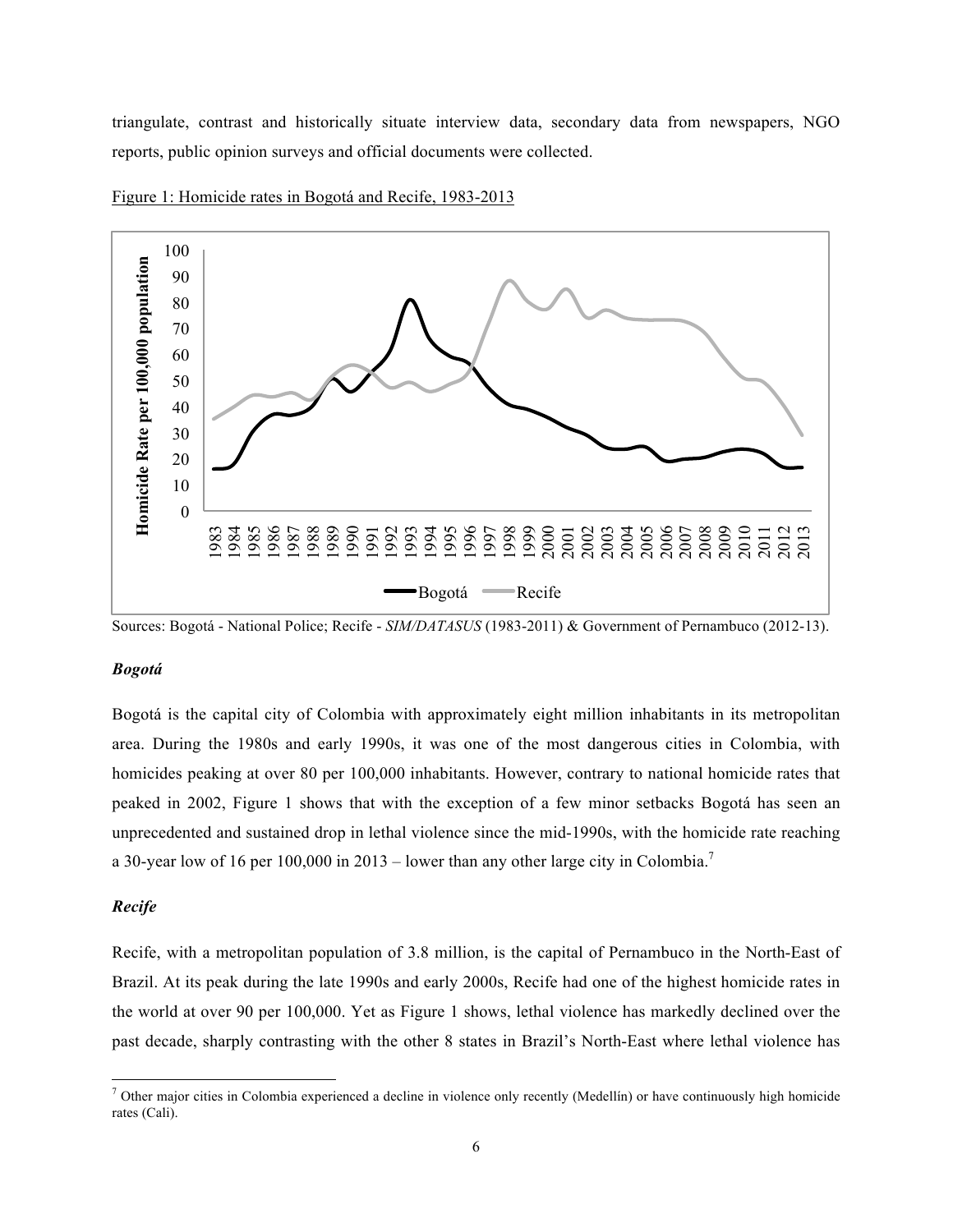doubled and tripled (Waiselfisz 2011). While homicides in Recife were once triple the national average, in December 2013 they stood at fewer than 30 per 100,000, representing a 60% decline since May 2007.

# **5. Comparative process tracing**

We suggest that institutionalising public security policy and the related reform of key political institutions is important in accounting for the unexpected reductions in violence in Bogotá and Recife. While refraining from suggesting that this is the *only* causal explanation given that other factors likely played some role, we maintain that violence reduction is unlikely to have occurred to this extent without successful changes in the policy and institutional context in each city.

Figure 2: A Stylised Model of Institutionalised Policy Change and Violence Reduction



**Time** 

The institutionalisation of policy change in both cases is different, but can be categorised according to three phases outlined in Figure 2. Phase 1, *commencement*, represents some form of critical juncture, breaking from past practices of political indifference in the face of increasing violence, allowing for path dependent processes to take root. Phase 2, *traction*, highlights how policy shifts and political institutional reforms overcame moderate initial opposition within the state and 'criminal resistance', and how the alignment of interests among political coalitions and other major actors in government, police, and civil society established practices which increased institutional accountability and legitimacy. Phase 3, *sustained impact*, sees policy change become institutionalised, lasting institutional transformations and sustained violence reduction, due to more effective law enforcement, institutional accountability, and increased modalities of participation.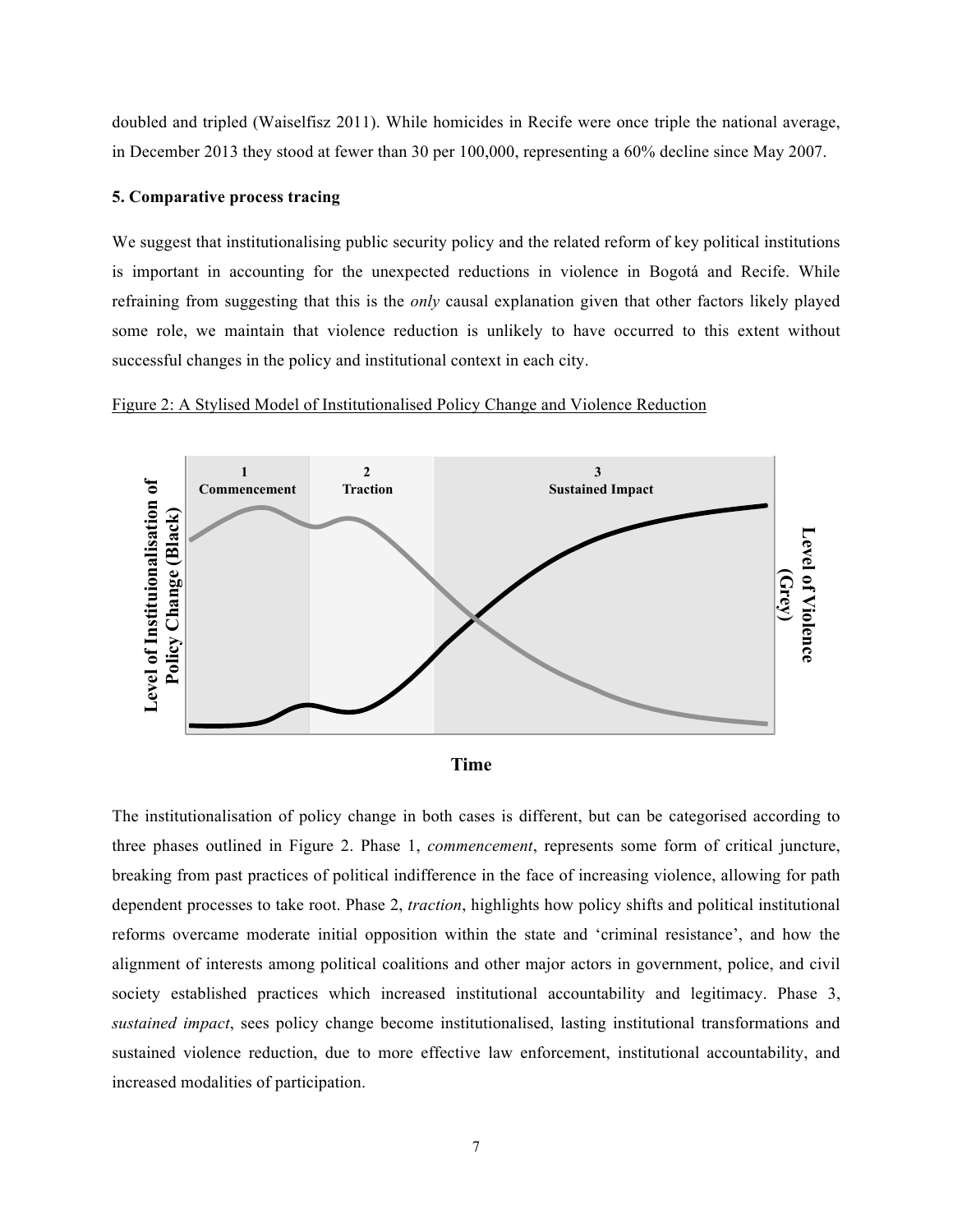#### **Phase 1: Commencement**

Prior to declines in violence in Bogotá and Recife, the political institutional context was fragmented, dysfunctional and unconducive to societies with strong rule of law. However, in Bogotá during the mid-1990s and Recife during the mid-2000s interests began to shift in ways which encouraged a break with past practices.

#### *Bogotá*

The increasing levels of homicide in Bogotá in the 1980s and early 1990s corresponded to national trends driven by drug trafficking, police corruption and impunity. Reflecting an understanding of security as national issue, the Colombian president César Gaviria published his 'National Strategy against Violence' in 1991 (and 1993) warning against multiple forms of violence related to guerrilla groups, paramilitaries, narco-traffickers and corrupt agents of the state. While using the term citizen security, his focus remained clearly on national security issues ([Nussio 2014](https://www.researchgate.net/publication/256032346_Violencia_Terrorismo_y_Guerra_de_Discursos_Dos_Decadas_de_Amenazas_a_la_Seguridad_Vistas_por_los_Presidentes_Colombianos_Violence_Terrorism_and_War_of_Discourses_Two_Decades_of_Security_Threats_Seen_f?el=1_x_8&enrichId=rgreq-b39e6adbe2eec9bd989e225528a306af-XXX&enrichSource=Y292ZXJQYWdlOzI2MzU4MDk5MDtBUzoyMTExODQxMzAyMzY0MTZAMTQyNzM2MTYyODc5Mg==)). As a consequence, at the time the mayors of Bogotá – who are responsible for public security and oversee the Metropolitan Police – did not focus on security policy, but saw security rather as a naturally occurring result of economic and social policies, and essentially ceded responsibility to the police for its day-to-day management.

Yet starting in 1995, the policies proposed and implemented under the leadership of mayor Antanas Mockus marked an important turning point for Bogotá. A series of serendipitous dynamics in Colombian politics and intellectual life paved the way for this juncture. First, altering processes of centralised appointment, the popular election of mayors was introduced in 1988 as a means to decentralise state power (Gilbert and Dávila 2002). Second, the *Proceso 8000* corruption scandal in 1994 that linked financing from the Cali drug cartel with the presidential campaign of elected president Ernesto Samper contributed to Colombians' general disenchantment with political elites. Third, while president of the *Universidad Nacional*, Mockus came to sudden nationwide popularity through his unconventional and self-deprecating manner of engaging with student protest. That elections coincided with the emergence of a unique new actor at a time of widespread political disenfranchisement saw Bogotá in 1995 elect Mockus, a widely recognised 'anti-politician'.

Some of Mockus' academic colleagues became interested in violence during the 1980s when it increased dramatically, due to heightened competition between drug-traffickers, conflict activity and increased petty delinquency. When these technocrats accompanied Mockus into city government, this interest in violence suddenly became a policy priority. Moreover, a series of choices targeting violence reduction were beginning to emerge in Colombia, with the epidemiologist mayor of Cali Rodrigo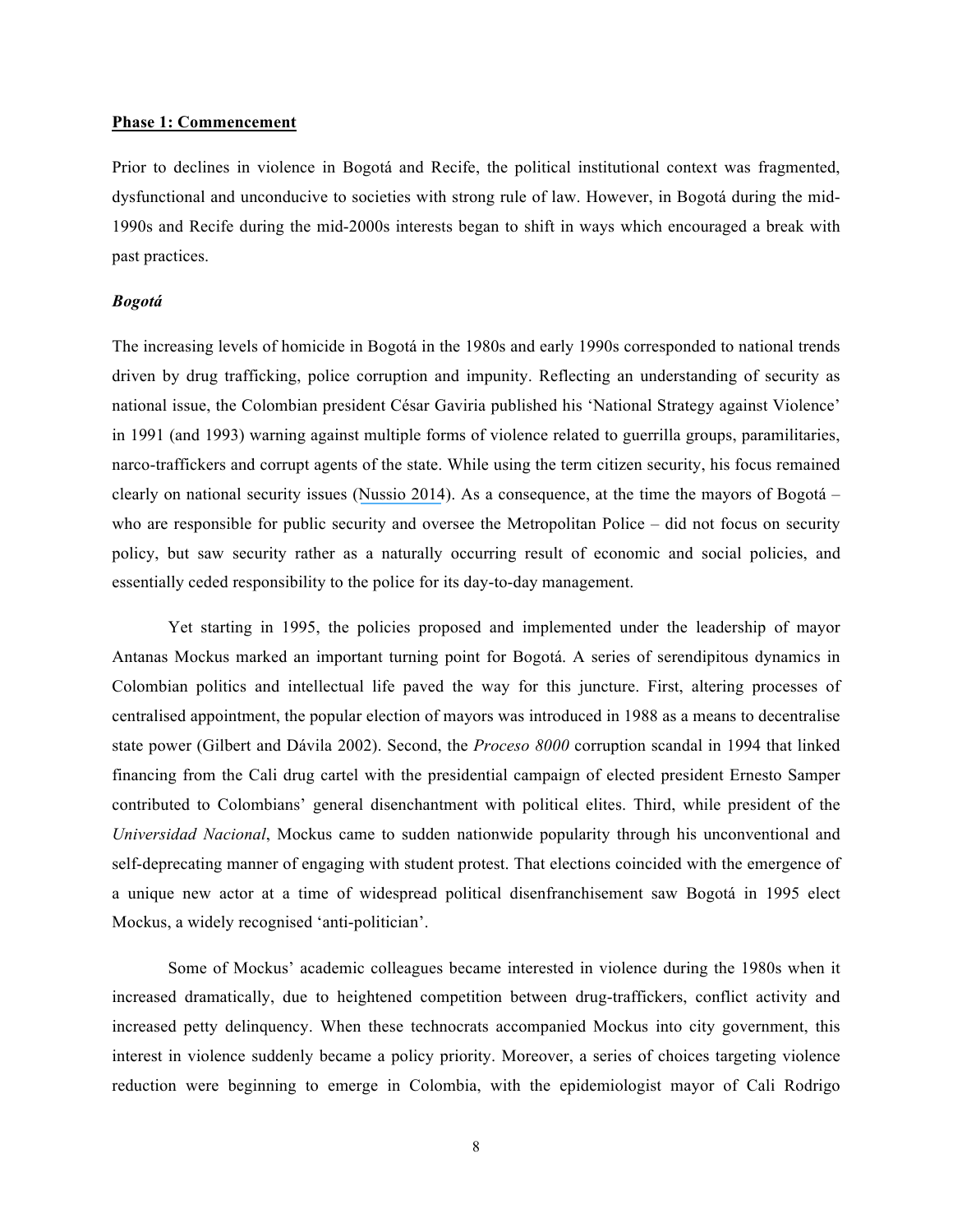Guerrero having pioneered several policies in his city, though with limited success. Mockus also benefited from a favourable context for policy implementation. His predecessor Jaime Castro saved the city from bankruptcy and increased its revenues with a new tax scheme; and developed the 'Organic Statute' that gave the city administration greater independence in policymaking from the clientelist city council ([Pasotti](https://www.researchgate.net/publication/254064107_Political_Branding_in_Cities_The_Decline_of_Machine_Politics_in_Bogota_Naples_and_Chicago?el=1_x_8&enrichId=rgreq-b39e6adbe2eec9bd989e225528a306af-XXX&enrichSource=Y292ZXJQYWdlOzI2MzU4MDk5MDtBUzoyMTExODQxMzAyMzY0MTZAMTQyNzM2MTYyODc5Mg==) 2010). 8

The political developments on the national scene, the interest of an intellectual elite in the topic of violence, and newly gained institutional and financial autonomy for the mayor's office to implement novel policies created a critical juncture. Here Mockus proposed a new strategy to deal with urban violence. His flagship policy called *cultura ciudadana* (citizenship culture) focused on combining institutional accountability with integrated policies to address violence. Reflecting on this juncture, the then director of the Metropolitan Police Luis Ernesto Gilibert said at his retirement that, 'it was necessary that an unprejudiced and sensitive person would become mayor, so he would understand that it was his own responsibility to look after the social order and the security in the city' (El Tiempo 1996b).

As depicted in Figure 1, homicides started declining since 1993, and some observers suggest homicides declined due to independent criminal dynamics rather than Mockus' policy innovations (FIP 2013). However, while criminal dynamics might explain short-term homicide trends – such as the peak levels in 1993 – they cannot account for a sustained reduction as the one experienced in Bogotá. Our argument therefore relates less to the exact turning point in 1993, but more to the longer-term decline in violence, for which Bogotá stands alone in a country afflicted by conflict and large-scale organised crime.

# *Recife*

In Recife, violence during the 1990s and 2000s coincided with poorly supported and conceived state security policies, the expansion of the North-East drug trade, and police brutality in the absence of civilian oversight (Hoelscher 2013). Mayors of Recife and governors of Pernambuco considered crime a national level concern, reflecting the 'hands-off' approach to public security of most Brazilian subnational political actors. The introduction of the *Pacto Pela Vida* (PPV) public security programme in 2007 under the governorship of Eduardo Campos, however, marked a turning point.<sup>9</sup> Campos ran in 2006 state elections on a platform of reducing violent crime, responding to calls for political action to address violence which increasingly threatened middle class interests, with civil society movements supported by increasing media attention. This coalesced with several high profile murders of wealthy *Recifenses* and the installation of an electronic billboard by a group of journalists – provocatively titled *Bodycount* 

<sup>!!!!!!!!!!!!!!!!!!!!!!!!!!!!!!!!!!!!!!!!!!!!!!!!!!!!!!!!!!!!</sup> 8 Interview with Castro, November 2013.

<sup>&</sup>lt;sup>9</sup> While responsibility for public security and police oversight rests with state governors in Brazil, the major impacts of PPV were in the Recife Metropolitan Area.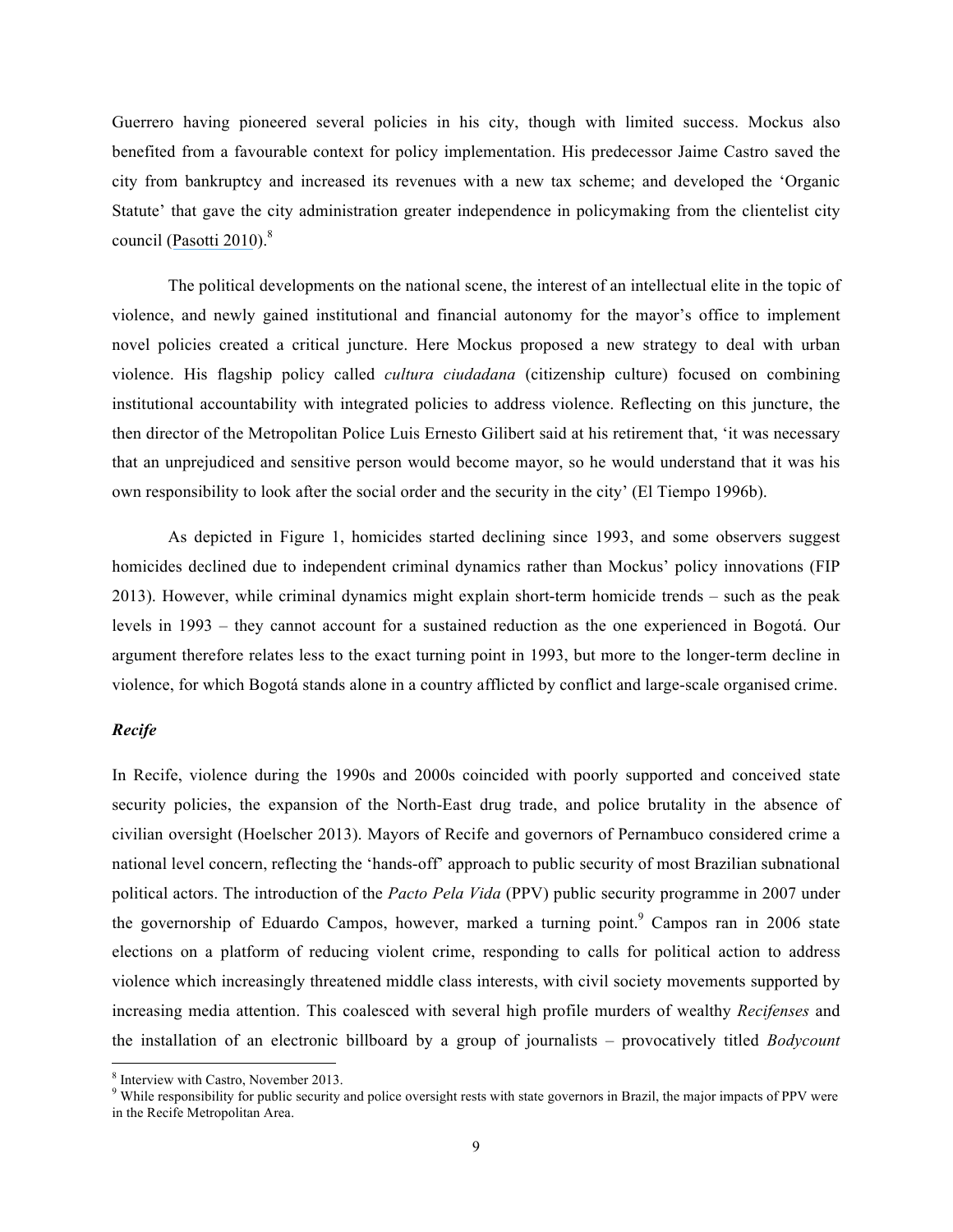*Pernambuco* – that showed the number of murders in the city. Recalling this time, a member of the urban security secretariat in Recife said: 'If you don't have a city that is secure for everybody, you don't have security for anybody. If life is worth nothing in the favelas, then the people that live there can do anything… People came to understand this because there were so many crimes (where wealthy people were killed during robberies)'. $^{10}$ 

This marked a critical break from past indifference to the issue of violence. Campos responded to a civil society tired of a long history of exceptionally high levels of violent crime. The coalescence of several factors led to an opening where sizeable change could be enacted. These included Campos' astute political vision, favourable public opinion supporting reforms, media support for a new approach, and a mandate to enact change following a solid electoral victory in 2006. This enabled the introduction of a technocratic programme – one which included a wide range of stakeholders from politics, civil society, and academia in its design – that emphasised new forms of accountability in measuring when and where violent criminality occurred; and monitoring the ways that the police and judiciary responded. This was predicated upon a new set of institutional ideals designed to modify how both the state and citizens should view the issue of violence, and policies that introduced credible incentives and punishments to reduce violence both in the short and long term [\(Hoelscher 2013; Macêdo 2012\).](https://www.researchgate.net/publication/262466067_Policia_quando_quer_faz_analise_da_estrutura_de_governanca_do_Pacto_pela_Vida_de_Pernambuco?el=1_x_8&enrichId=rgreq-b39e6adbe2eec9bd989e225528a306af-XXX&enrichSource=Y292ZXJQYWdlOzI2MzU4MDk5MDtBUzoyMTExODQxMzAyMzY0MTZAMTQyNzM2MTYyODc5Mg==) This coalescence of a dynamic new political actor and an invigorated civil society created a platform for new policy approaches to take root.

# **Phase 2: Traction**

!!!!!!!!!!!!!!!!!!!!!!!!!!!!!!!!!!!!!!!!!!!!!!!!!!!!!!!!!!!!

Once initial openings were established, new policy approaches gained traction in different ways. In Bogotá, changes focused on the creation of a broad 'civilising culture' and political reforms addressing the police. In Recife, the management-led changes under PPV increased effectiveness of policing, while also enhancing centralised forms of oversight and institutional accountability.

# *Bogotá*

Under *cultura ciudadana*, several policies were enacted to modify dysfunctional citizen behaviour and reduce violence. Several emblematic policies included voluntary disarmament, the *ley zanahoria* which restricted opening hours for night clubs, more effective judiciary services accessible to citizens, street actors used to enforce traffic rules, and a series of strategies related to policing and reform (Mockus 2001; Pasotti 2010). Yet both Mockus and Gilibert were convinced that broader reforms to the police were

<sup>&</sup>lt;sup>10</sup> Interview with former journalist and member of the Recife secretariat for urban security, February 2013.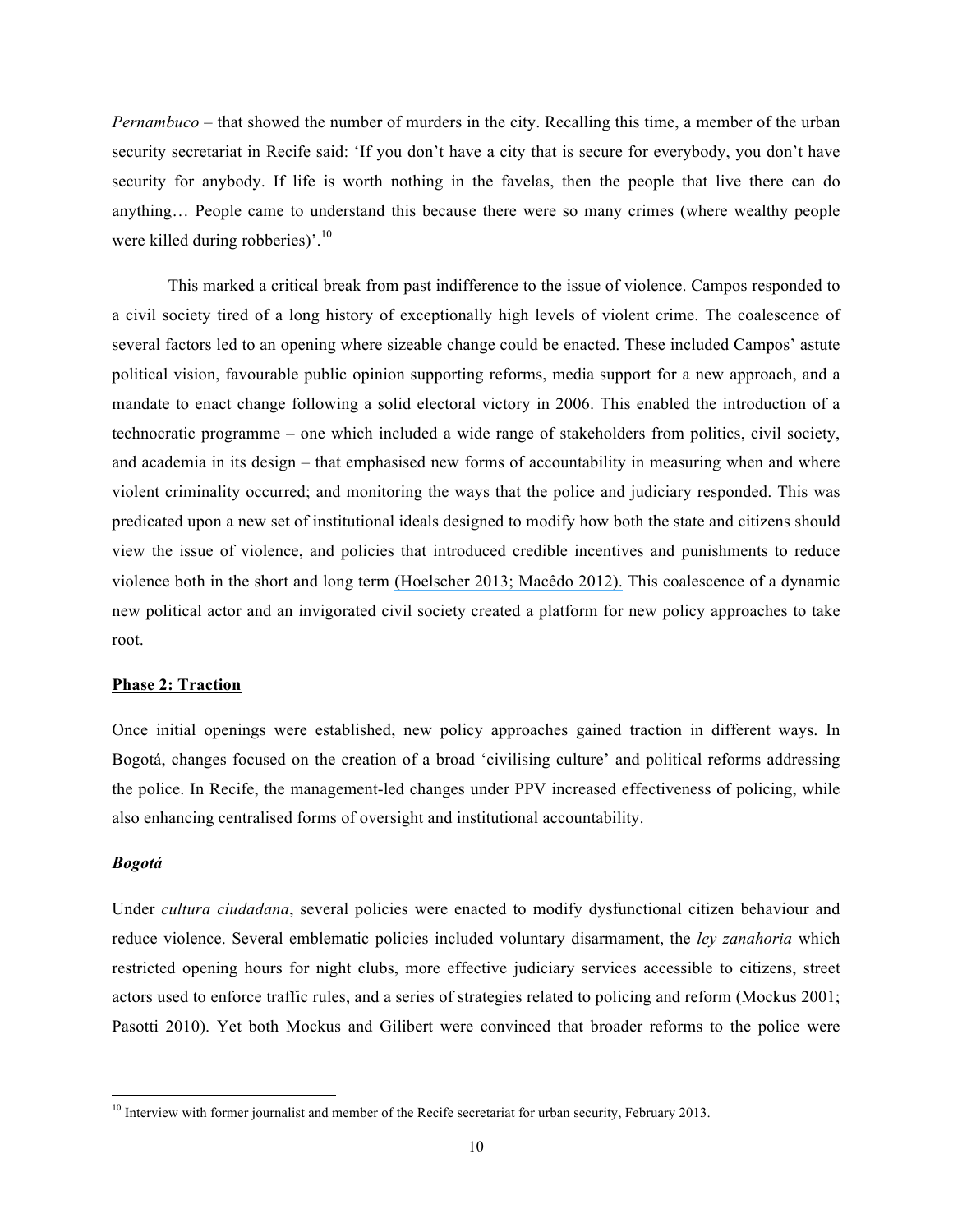needed, addressing not only the availability of technical resources but also greater training.<sup>11</sup> Consequently, over 8000 police officers received tutoring in private universities on topics including human rights and community policing [\(Acero 2002\).](https://www.researchgate.net/publication/237040959_Reduccion_de_la_violencia_y_la_delincuencia_en_Bogota_Colombia_19942002?el=1_x_8&enrichId=rgreq-b39e6adbe2eec9bd989e225528a306af-XXX&enrichSource=Y292ZXJQYWdlOzI2MzU4MDk5MDtBUzoyMTExODQxMzAyMzY0MTZAMTQyNzM2MTYyODc5Mg==) The *Frentes de Seguridad Local*, launched by Gilibert, were the main community policing initiative during this time. Involving a range of citizens from all neighbourhoods of Bogotá, by 2004 almost 900,000 people participated in this initiative (Bello 2004).

Citizens were also invited to participate in *Escuelas de Seguridad Ciudadana* (Citizen Security Schools) to receive training in security issues, with more than 37,000 community leaders participating between 1996 and 2004. This large-scale collaboration between communities and the police developed increased trust, and made the police officers directly accountable to the communities (Martin and Ceballos 2004, 395). Increased Metropolitan Police spending also covered a series of rewards, housing benefits, higher salaries and civic education programs for police officers; and countered lingering opposition to new oversight that the changes mandated. While the Metropolitan Police report both to the national government and the mayor of Bogotá, civic-police collaboration in Bogotá was unique in the Colombian context, and Bogotá was the only locality where community policing was effectively put into place (Ruiz Vásquez 2012).

An important element in the institutionalisation of violence reduction policies was the creation of a Unified Information System on Violence and Crime (SUIVD, in its Spanish acronym) in 1995 (Martin and Ceballos 2004, 219–262). The SUIVD was the result of a technocratic turn in the administration of security, directed first by Álvaro Camacho and later by Hugo Acero, the security councillors of the Mockus administration. Based on transparently tracked violence indicators provided by the SUIVD, an inter-agency committee (*Comité de Vigilancia Epidemiológica*) met weekly to discuss relevant strategies, and included both traditional and non-traditional actors in security governance. This standing committee allowed for quick responses to the dynamics of violence that affected the city, and while the leadership of the mayor was key, the holistic approach in accommodating a range of actors in the committee strengthened its institutional foundations and increased accountability.<sup>12</sup>

Although there was initial scepticism expressed in public opinion and major media outlets about the *cultura ciudadana* (El Tiempo 1996a), policies eventually created a virtuous circle which confronted collective action problems related to fear and distrust. This narrative coincides with Riaño's (2011) account of street mimes (an emblematic part of *cultura ciudana*), that encouraged pedestrians and drivers to respect zebra crossings and to promote the respect of social norms and rules. Bogotá's former mayor Paul Bromberg, who replaced Mockus when he became a presidential candidate in 1997, remarked:

<sup>!!!!!!!!!!!!!!!!!!!!!!!!!!!!!!!!!!!!!!!!!!!!!!!!!!!!!!!!!!!!</sup> <sup>11</sup> Interview with Gilibert, February 2014.

<sup>&</sup>lt;sup>12</sup> Interview with Acero, October 2013.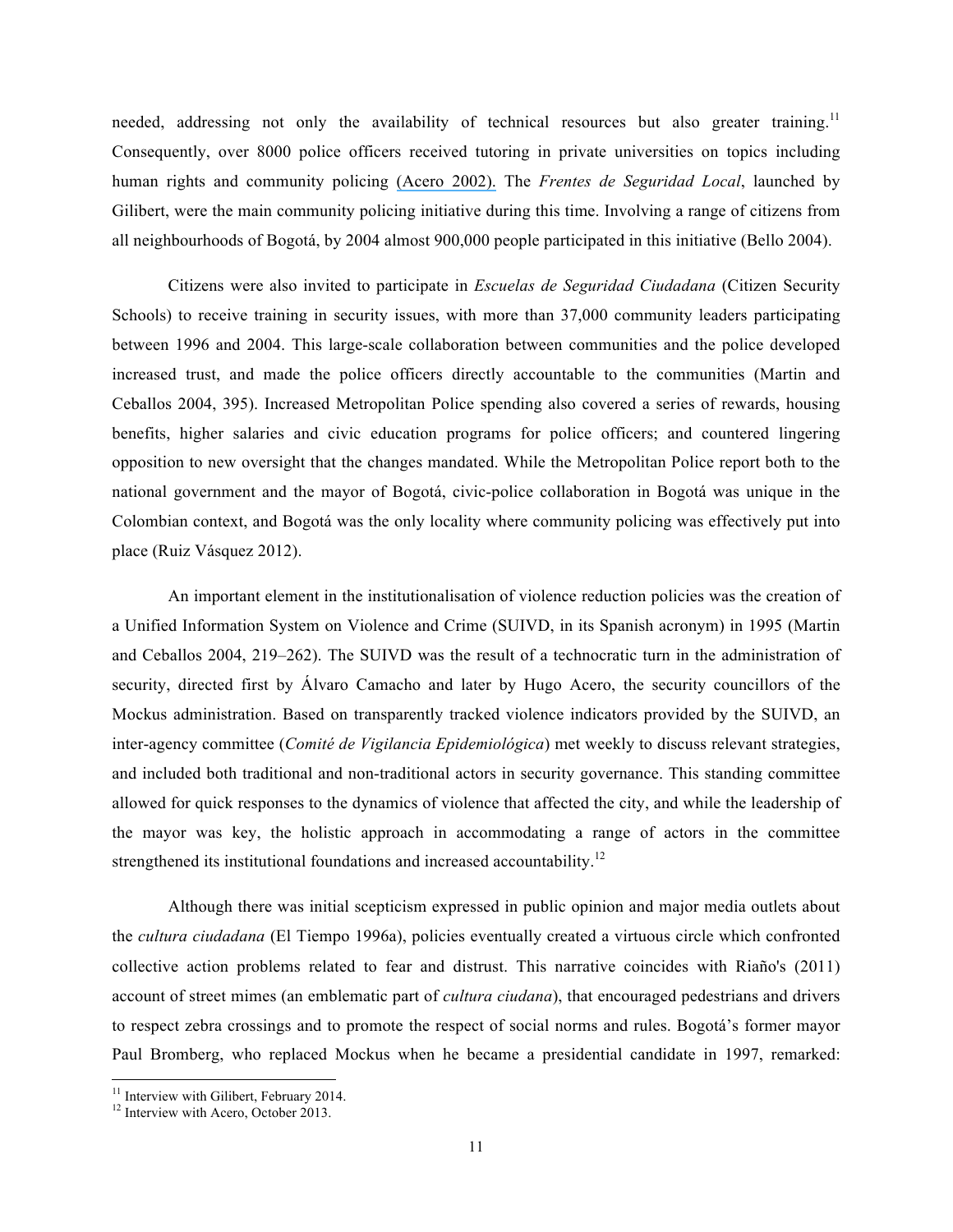'Before, Bogotá was only news when it was bad news. The journalists of that time only wrote about the disasters of the city. That is why Bogotá was seen as one of the worst cities in the world. With *cultura ciudadana*, Bogotá turned into good news for several years'. 13

As such, community participation, transparent information, accountable police services and a holistic policy design were the foundation of sustained reductions in violence (see also Moncada 2009). In line with this, Sánchez et al. (2003) found econometric evidence supporting an association between several implemented policies – especially the norm shift provoked by the *cultura ciudadana* programmes and the public space interventions – and homicide reduction. Therefore, it was not only the police and political allies of the mayor's office, but also citizens, civil society organisations and economic elites who started buying into a technocratically inspired policy approach that had reform of key institutions as a foundation, and which promised increasing collective returns ([Gutiérrez Sanín et al. 2013](https://www.researchgate.net/publication/275504786_The_Importance_of_Political_Coalitions_in_the_Successful_Reduction_of_Violence_in_Colombian_Cities?el=1_x_8&enrichId=rgreq-b39e6adbe2eec9bd989e225528a306af-XXX&enrichSource=Y292ZXJQYWdlOzI2MzU4MDk5MDtBUzoyMTExODQxMzAyMzY0MTZAMTQyNzM2MTYyODc5Mg==)).

## *Recife*

By establishing agencies to collect and manage data on criminality and policing operations, the government of Pernambuco both increased information to address crime, and introduced important accountability mechanisms.<sup>14</sup> This was a paradigm shift in how the state addressed violence and brought police forces and the judiciary – agencies that have closely guarded their independence – under formalised oversight mechanisms. From its initiation in May 2007, regular weekly meetings reinforced new values of the programme, opening formal channels of communication between the *Policia Civil*, *Policia Militar* and judiciary, and institutionalising new forms of accountability among senior police related to achieving targets in their areas of responsibility (Macêdo 2012; Ratton, Galvão, and Fernandez 2014).

There was initial resistance from senior colonels in the PM accustomed to autonomy. Many had established networks of graft and clientelism that supported earnings and future career prospects; and ingrained attitudes supported the 'legitimacy' of killing 'marginals'. Many police throughout the chain of command supplemented incomes by protecting narco-trafficking groups, or were involved in illegal paramilitary organisations, *grupos de exterminio*, responsible for extra-judicial killings. While reforms created 'protection vacuums' that led to short-term criminal contestation, these were addressed through new policing strategies that moved police to high-crime areas. While improving the effectiveness of criminal deterrence, these new approaches also shifted norms and behaviours within the police towards reducing the use of state violence, making senior police accountable for homicide reduction in their areas

<sup>!!!!!!!!!!!!!!!!!!!!!!!!!!!!!!!!!!!!!!!!!!!!!!!!!!!!!!!!!!!!</sup> <sup>13</sup> Interview with Bromberg, October 2013.

<sup>&</sup>lt;sup>14</sup> Interview with senior member of the *Secretaria de Defensa*, February 2013.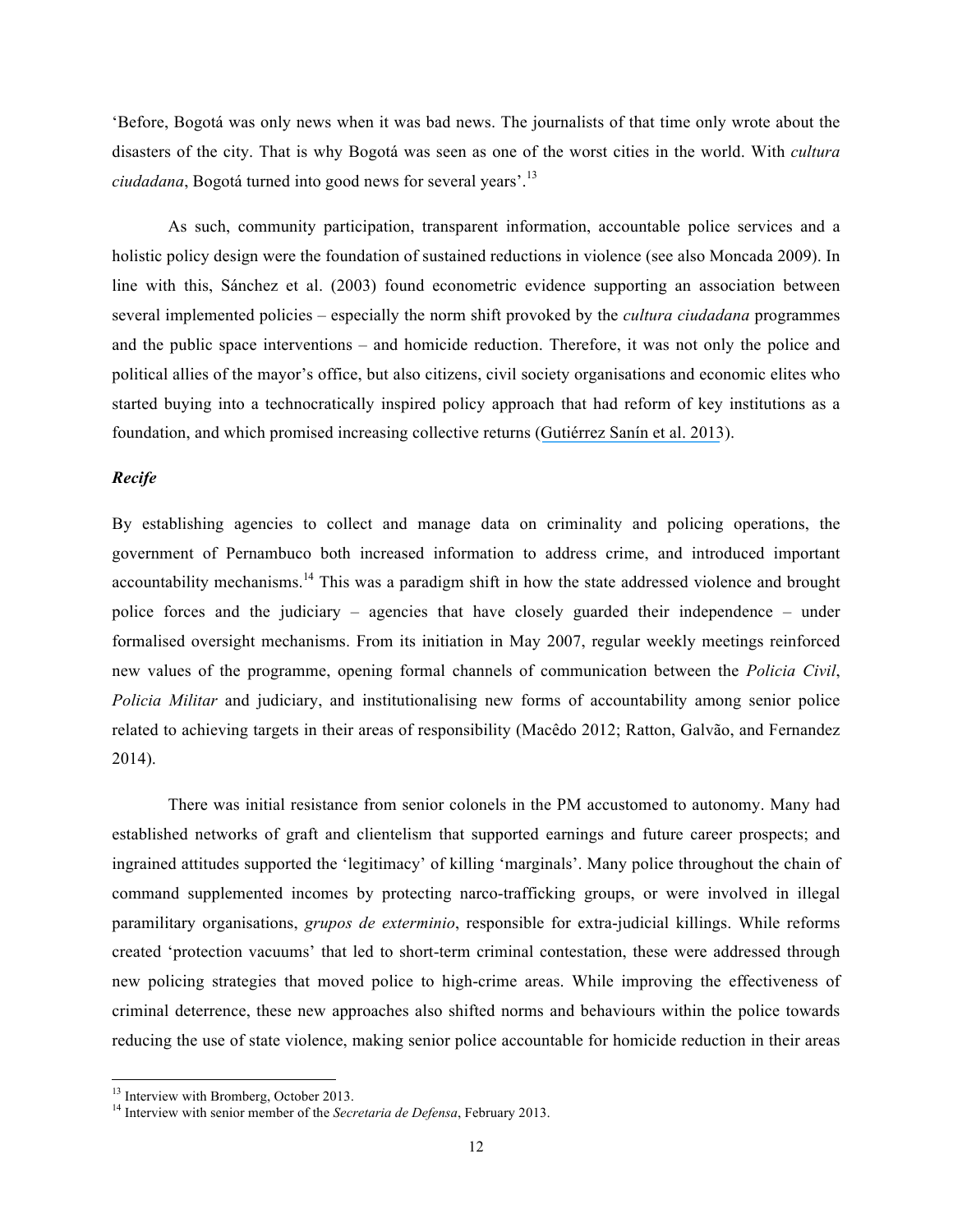of responsibility, and for the conduct of their subordinates. Reflecting these changes, a colonel in the PM remarked:

*The culture before was: "He's a criminal? Let him die". Not today. Today we observe that The Pact is to save lives... (Recently) a colonel in (another North-Eastern state) told me: "The* bandidos*, they're to be killed. It's social control". I said "it's still going to be counted as a homicide! You could have caught him, interrogated him, arrested his gang. Instead, you just killed the guy!"*<sup>15</sup>

The working lives of police and emergency services were also improved through the restructuring of the police and bureaucracy. Police previously worked in a system that failed to provide adequate resources, equipment and salaries; was morally opaque in engagement with citizens; and lacked formal oversight mechanisms. Instead, PPV articulated cooperation between police and judiciary, rewarded conduct in line with goals of violence reduction and protection of human rights, and incentivised accountability throughout the chain of command.<sup>16</sup> Senior officers were promoted based on how successful their units were at achieving targets set in their areas of operations. Lower ranking officers received bonuses based on reaching targets including weapons and drug apprehensions, arrests, and reducing homicides. Investments were made into homicide investigation capacity and evidence cataloguing and protection.<sup>17</sup> Moreover, the programme introduced community policing initiatives, which were mentioned to have instilled greater trust between police and citizens<sup>18</sup>. This had the effect of increasing the information gathered about crime in communities, and enabled police to target their operations more effectively to minimise harassing law-abiding citizens.<sup>19</sup>

This overview of operational changes in PPVs initial period between 2007 and 2009 highlights that the approach taken, while technocratic, was underpinned by a focus on designing policy changes that encouraged widespread buy-in to new norms that no longer condoned violence as acceptable. Minor initial resistance occurred where illegitimate practices among police and criminal actors were threatened, yet were overcome through strong commitments to institutionalise policy changes through credible oversight and reforms to structures and practices of policing. It was this foundation upon which further investments could be made and sustained declines in violence occurred.

!!!!!!!!!!!!!!!!!!!!!!!!!!!!!!!!!!!!!!!!!!!!!!!!!!!!!!!!!!!!

<sup>&</sup>lt;sup>15</sup> Interview, senior colonel in *Policia Militar*, March 2013<br><sup>16</sup> Interviews, delegado in *Policia Civil*, March 2013. Senior member of the Courts of Justice, March, 2013.<br><sup>17</sup> Interview, senior delegado in *Policia Ci* police captain: 'He was there, in the community, talking to us… He came to meetings, listened, participated. He (became) closer to us. If an officer did something wrong, he asked them to come talk to us, apologize… (Did it) improve much? I don't know. But we could at least express our rights.'

<sup>19</sup> Interview, senior delegado in *Policia Civil*, March 2013.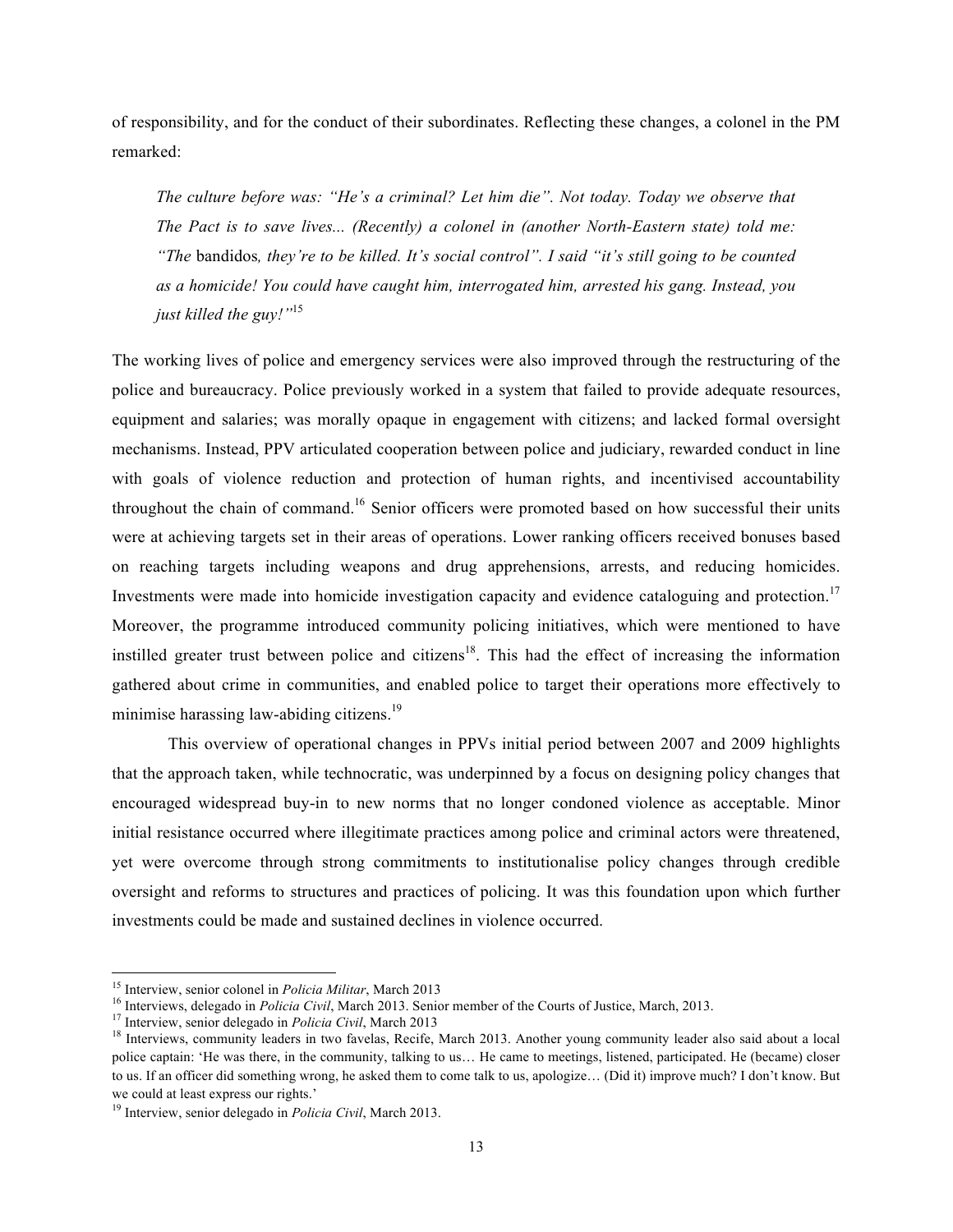#### **Phase 3: Sustained impact**

Following initial junctures that enabled new policy approaches, and political institutional changes that expanded early successes, the temporal nature of these transformations in the two cases has been different. As Figure 1 outlines, Bogotá has sustained a long decline in lethal violence over the past 20 years, while Recife's decline is still in early stages.

## *Bogotá*

Bogotá's homicide rates peaked in 1993, yet the sustained reduction was chiefly due to policies enacted by Mockus (1995-1997) and continued by his successor Enrique Peñalosa (1998-2000) and during Mockus' own second mayorship (2001-2003). Principally, policies focused on gradually strengthening political institutions which supported violence reduction. Within the mayor's office, a secretariat for citizen security was created in 1997 – and directed by Hugo Acero until 2003 – allowing for the central organisation of security policies. Further, security budgets, specifically those dedicated to the Metropolitan Police, increased continuously throughout this entire period.

During the Peñalosa administration, *cultura ciudadana* policies were complemented with public space interventions, including the construction of the Transmilenio bus system and the destruction of the criminally governed *Cartucho* neighbourhood ([Berney 2010](https://www.researchgate.net/publication/233064756_Learning_from_Bogota_How_Municipal_Experts_Transformed_Public_Space?el=1_x_8&enrichId=rgreq-b39e6adbe2eec9bd989e225528a306af-XXX&enrichSource=Y292ZXJQYWdlOzI2MzU4MDk5MDtBUzoyMTExODQxMzAyMzY0MTZAMTQyNzM2MTYyODc5Mg==)). According to Peñalosa's secretary of government, the policies in New York at the time which drew on broken windows theory were used as an example for a new conception of public space in Bogotá.<sup>20</sup> Moreover, during these years of uninterrupted year-to-year violence reduction, civil society organisations, including the Chamber of Commerce of Bogotá and the *Bogotá Como Vamos* organisation, began civic oversight of security policies by means of novel perception surveys and policy evaluation. The initial policy changes were thus strengthened by efforts of important allies in civil society interested in their continuity (see also Gutiérrez Sanín et al. 2013).

This broad-based support implied significant costs in abandoning the institutionalised path of violence reduction, as exemplified by the mayorship of Luis Eduardo Garzón who took office in 2004. A leftist mayor, Garzón identified the concept of security with a rightist ideology, and adopted alternative strategies to bring about public security, including his flagship food security policy *Bogotá sin hambre* ([Nussio and Pernet](https://www.researchgate.net/publication/258514928_The_Securitisation_of_Food_Security_in_Colombia_1970-2010?el=1_x_8&enrichId=rgreq-b39e6adbe2eec9bd989e225528a306af-XXX&enrichSource=Y292ZXJQYWdlOzI2MzU4MDk5MDtBUzoyMTExODQxMzAyMzY0MTZAMTQyNzM2MTYyODc5Mg==) 2013).<sup>21</sup> Coinciding with his lack of leadership on public security, and a reduction of formalised cooperation within the local administration, El Tiempo (2006) heralded 2005 as the first year in over a decade where homicide rates increased. This represented an important public declaration of

!!!!!!!!!!!!!!!!!!!!!!!!!!!!!!!!!!!!!!!!!!!!!!!!!!!!!!!!!!!!

<sup>&</sup>lt;sup>20</sup> Interview with Héctor Riveros, October 2013.

 $21$  This is the perception of several interviewees.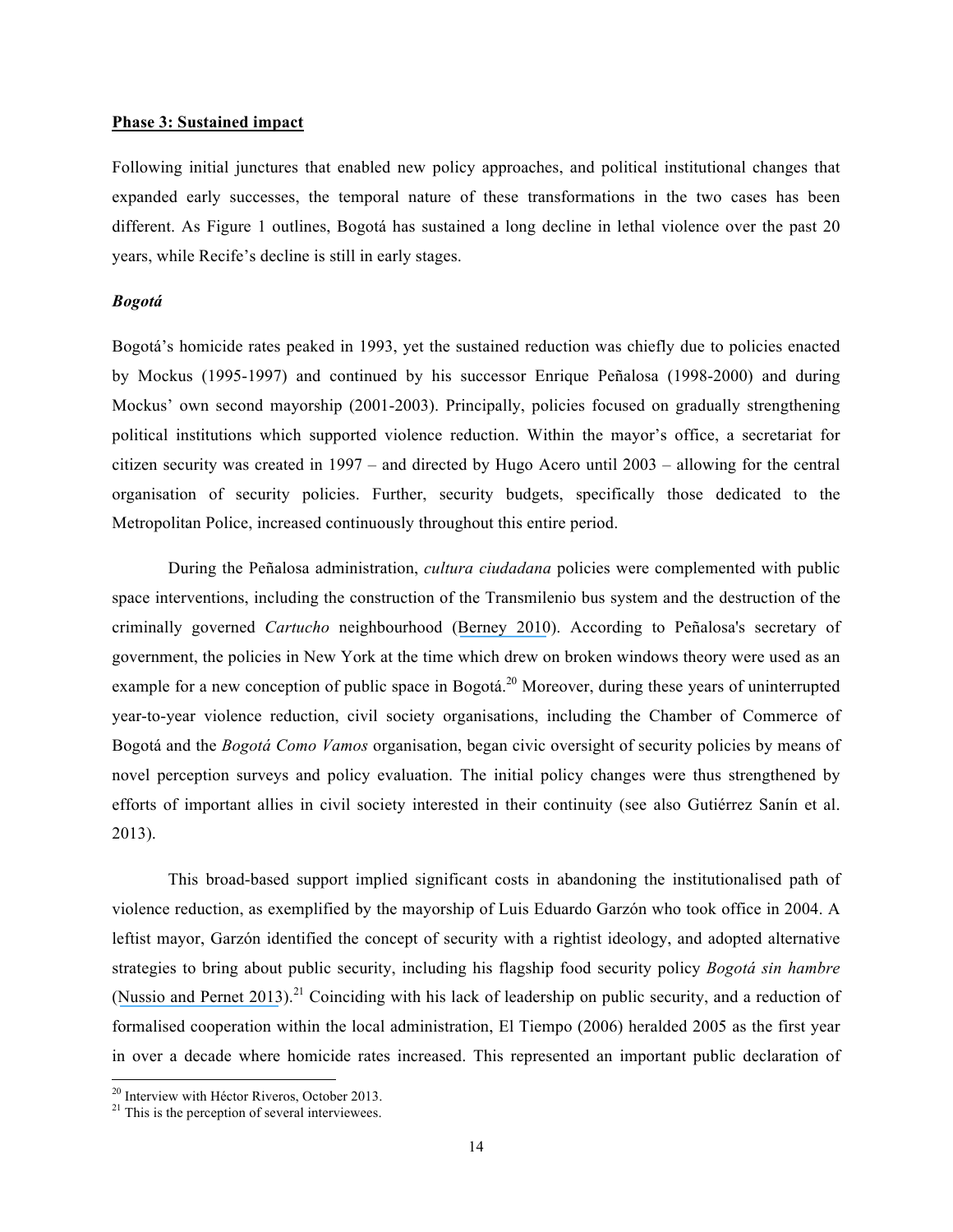support for more than ten years of the city's engagement with the issue of homicide reduction, and a strong example of civic oversight. Such statements obliged Garzón to adopt a firm position on the security issue (Semana 2006), showing that homicide numbers were a critical point of leverage to compel the mayor to embrace previous approaches to addressing violence. Despite this, homicides continued to increase slightly between 2007 and 2010 due to public policies that contradicted reforms of the previous decade. A lack of interest in accountable security policy, a disastrous term under currently imprisoned former-mayor Samuel Moreno, and a confrontational relationship between the leftist city administration and Álvaro Uribe's national government all served to temporarily undercut institutional gains achieved since the mid-1990s.<sup>22</sup>

Following these setbacks during the Moreno administration, the broader dynamic of violence reduction resumed, and has continued until today, thanks to simplified accountability measures, increased returns for actors involved, and a set of 'rules' that citizens of Bogotá adopted in response to sustained interest in, and an institutionalised response to, the topic of public security.

#### *Recife*

Following slow initial declines in homicide rates of around 4% in Recife in 2007 and 2008, declines during 2009 exceeded the PPV's stated goal of a 12% annual reduction. Increasing commitment within the bureaucracy, police and criminal justice system more broadly created a greater institutional awareness of the issue of addressing violent crime, with initial resisters either falling into line or demoted. Particularly important was the improved effectiveness of both the investigative and repressive state apparatus (Hoelscher, 2013); and the suppression of *grupos de exterminio*, with almost 200 arrests made and over 600 police expulsions during PPVs first year (Alston 2008). Judicial actors and police increasingly worked together to prosecute cases that previously were delayed or left unprocessed.<sup>23</sup> Greater efforts were also made to improve state-citizen relations following commencement of the *Policia Amiga* community policing initiative in 2008.

From 2009, the effectiveness of PPV became evident, with initial declines in violence stemming from changes in – and greater institutionalisation of – policy rather than major increases in investment.<sup>24</sup> Subsequently, 3000 new police were hired, and significant improvements made in homicide investigation capacity, building on initial successes through renewed policy commitments and resource mobilisation. Importantly, these policies have transcended 'policies of government' and have become 'policies of the

<sup>!!!!!!!!!!!!!!!!!!!!!!!!!!!!!!!!!!!!!!!!!!!!!!!!!!!!!!!!!!!!</sup> <sup>22</sup> Interview with Riveros, October 2013.

<sup>&</sup>lt;sup>23</sup> Interview with senior member of the *Secretaria de Defensa*, March 2013.<br><sup>24</sup> Interview with senior member of the *Secretaria de Defensa*, February 2013.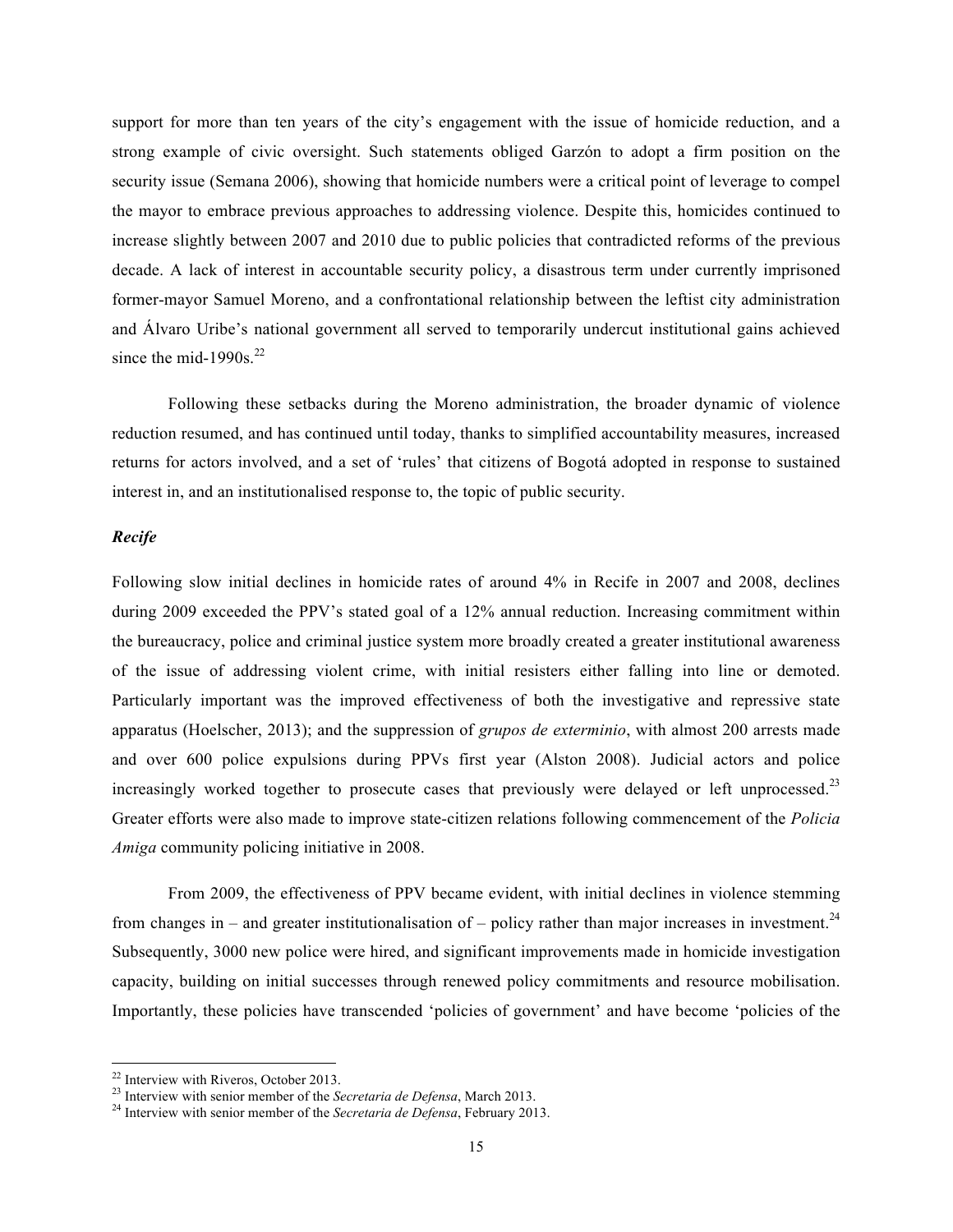State'.<sup>25</sup> Reflecting these institutionalised policy changes, the PPV was supported by the introduction of a multi-sectoral program *Pacto Pela Vida do Recife* in 2013. This was designed to support PPV in areas the municipality of Recife has responsibility for, including health and drug treatment; at-risk youth outreach initiatives; coordinated urban planning and upgrading; and improving public facilities in poor areas.<sup>26</sup>

Discussing this broad consolidation both within the state and across levels of government, a former president of the Chambers of Justice remarked: 'an expectation about crime control so great (has been created) that no governor who follows will have the courage to change structures (of PPV) that have been put in place by this government, and is so accepted by the population'.<sup>27</sup> While these transformations have happened rapidly, evidence suggests that successful policy changes have been founded upon deep shifts in the organization, structure, and accountability of local political institutions; and that without these changes it is unlikely violence would have declined to the extent that it has.

#### **6. Discussion and Conclusion**

Despite unique dynamics of public security in Bogotá and Recife, striking similarities in the two cases suggest that institutionalising changes in progressive public security policy can contribute to violence reduction. Both benefited from serendipitous circumstances where leaders with non-traditional policy agendas emerged and moved the issue of violence into the public consciousness, opening a critical juncture for policy change. Moreover, violence reduction has been driven by a technocratic elite relying on a data and management-led policy approach, which itself became institutionalised. In both processes, regular meetings among a large group of stakeholders in public security debates opened previously ineffective channels of communication. While the broad approach taken by the Bogotá administration contrasts with Recife's focus on policing and judicial operations, both processes gained support from a diverse range of key actors, including economic elites, police forces, civil society organisations, and citizens broadly. The institutionalisation of new public security policies has also been critical, particularly the positive police presence in marginal urban areas and increased engagement of local communities. This has reinforced the accountability of the police and civic authorities responsible for security policies, and was matched with multi-sectoral approaches to create civil cultures that eschewed violence. As a consequence, politicians who choose not to pursue approaches consistent with new expectations face high political costs. Therefore, beyond the operational restructuring and reform of the security apparatus through policy changes, this has been underpinned by a more profound shift away from the normative acceptance of violence.

<sup>&</sup>lt;sup>25</sup> Despite a range of political leanings, this was mentioned by nearly all interviewees.

<sup>&</sup>lt;sup>26</sup> Interview with member of the Recife secretariat for urban security, March 2013

 $27$  Interview, former senior member of the Courts of Justice, February 2013.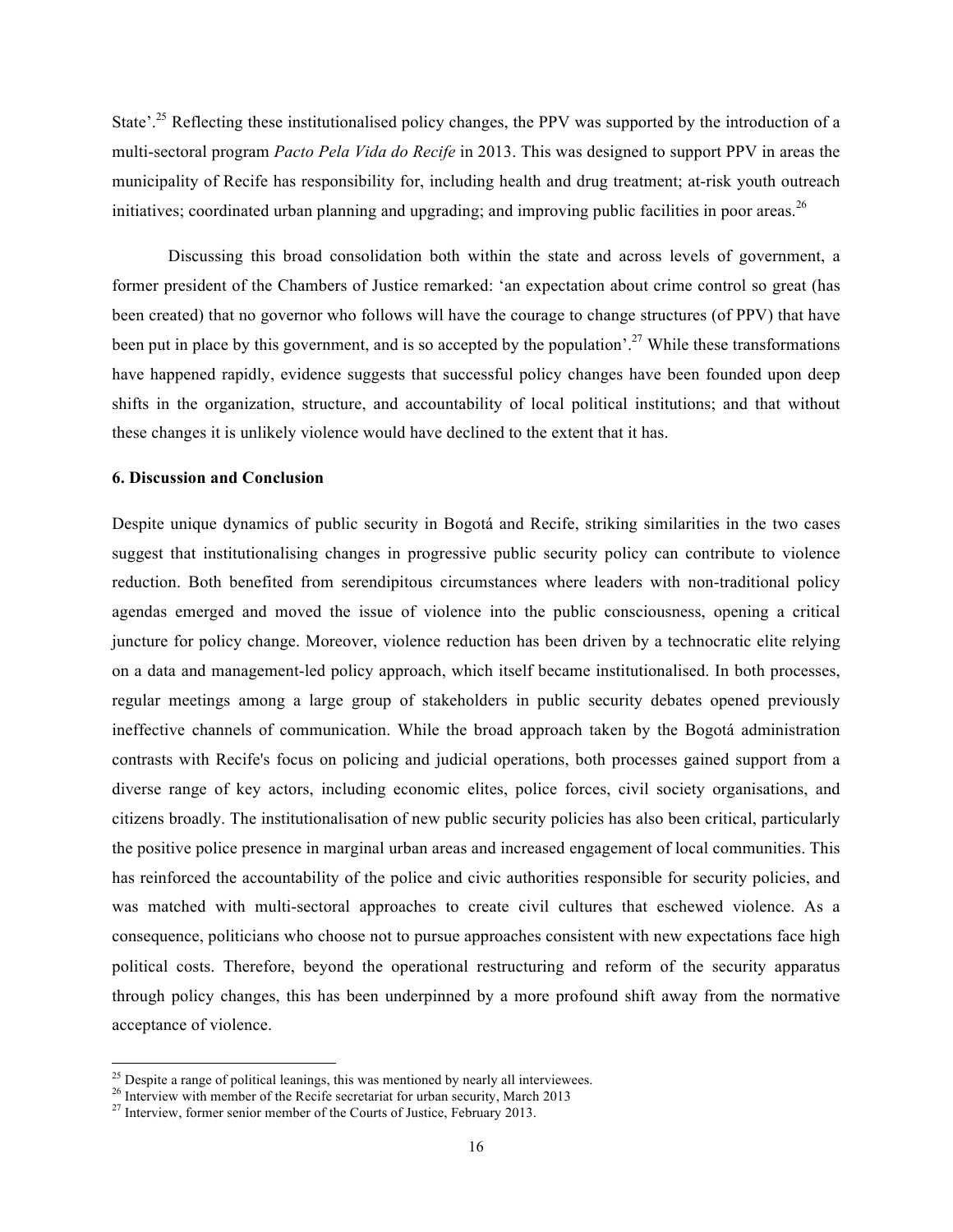Although we do not reject potential alternative explanations, we conclude that similar processes of institutionalised policy change have strongly contributed to a reduction in lethal violence in both cities. Bogotá's sustainable violence reduction sees homicide rates comparatively low for a major city in the Andean region. Recife still has to show that recent reforms are sustainable. While early declines in homicide rates have been impressive, they remain above the Brazilian average, and almost twice that of Bogotá. However, despite successfully reducing lethal violence, Bogotá's inhabitants still show an unfavourable perception of security in their city (CCB 2013), reflecting continuously high levels of petty delinquency. Given the challenges in reporting and tracking petty crime, and the seriousness of lethal violence, addressing homicides is often a simpler and more rewarding target for policy innovation.

Our comparative analysis allows for some generalisation when considering the scope conditions of the analysed cities. Specifically we point to several factors that may support violence reduction that could generalise across cases, namely: sufficient resources for designing and implementing novel policies; commitment of political leaders interested in prioritising public security; an evidence-based approach to policy evaluation; police forces acquiescent to civilian administrations; and a civil society able to internalise changes that reforms entail. Consistent with our findings, a recent UNDP appraisal notes that 'improving citizen security does not stem from a single isolated policy or action, but from a multi-sector approach and a series of policies including preventive measures, institutional reforms, sufficient public investment, changes in the relationship between the State and communities, broad and sustained political will, and the adoption of more modern and effective systems of information and intervention' (UNDP 2013, 12).

Overall, the analysis of Bogotá and Recife presents several key points. First, it highlights that while there are purported causes of violence 'escalation', these may differ from drivers of violence 'reduction'. Second, it emphasises the role of institutionalised policy change as politically led processes of policy innovation and institutional reform. Finally, it presents a simple three-phase model identifying stages of commencement, traction and sustained impact that can be used to examine processes of violence reduction in other contexts. In light of these findings, future research should address whether similar mechanisms operate in other cities by identifying and testing cases where institutional or policy change either improved or impaired public security – negative cases may be particularly instructive. Moreover, research should consider how to promote civilian oversight of police forces and the legal apparatus, and how reforms can support public policy. Finally, while institutionalising progressive public security policy appears important, this should not preclude supporting multi-sectoral approaches addressing broader political, economic and social challenges, and creating viable alternatives to violence.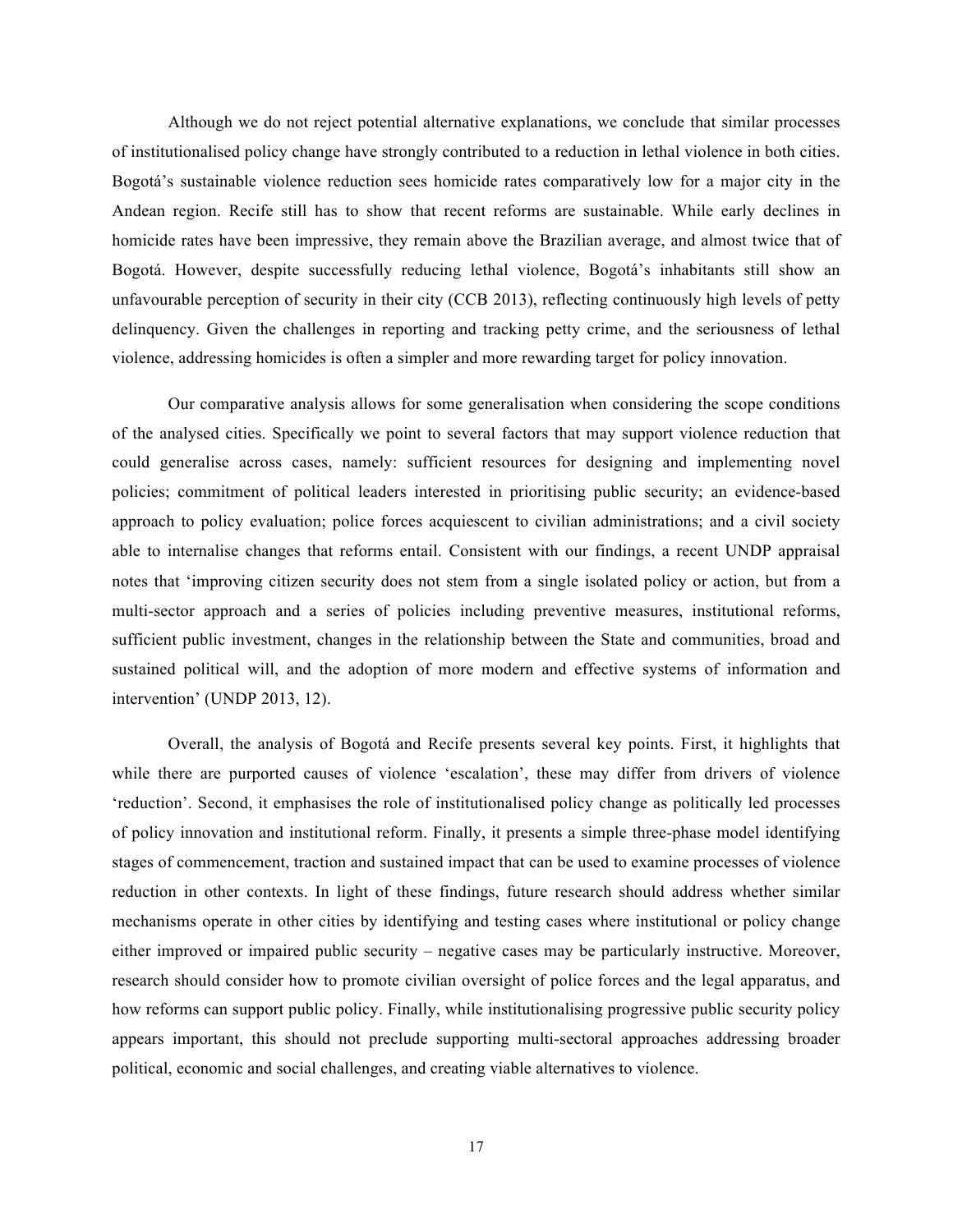#### **References**

- [Acero, Hugo. 2002. "Reducción de la violencia y la delincuencia en Bogotá, Colombia, 1994-2002."](https://www.researchgate.net/publication/237040959_Reduccion_de_la_violencia_y_la_delincuencia_en_Bogota_Colombia_19942002?el=1_x_8&enrichId=rgreq-b39e6adbe2eec9bd989e225528a306af-XXX&enrichSource=Y292ZXJQYWdlOzI2MzU4MDk5MDtBUzoyMTExODQxMzAyMzY0MTZAMTQyNzM2MTYyODc5Mg==) *Biomédica* [22: 362–72.](https://www.researchgate.net/publication/237040959_Reduccion_de_la_violencia_y_la_delincuencia_en_Bogota_Colombia_19942002?el=1_x_8&enrichId=rgreq-b39e6adbe2eec9bd989e225528a306af-XXX&enrichSource=Y292ZXJQYWdlOzI2MzU4MDk5MDtBUzoyMTExODQxMzAyMzY0MTZAMTQyNzM2MTYyODc5Mg==)
- Alston, Philip. 2008. *Report of the Special Rapporteur on Extrajudicial, Summary or Arbitrary Executions. Addendum: Mission to Brazil*. 11th Session of the Human Rights Council (A/HRC/11/2/Add. 2). New York.
- [Arias, Enrique Desmond. 2013. "The Impacts of Differential Armed Dominance of Politics in Rio de](https://www.researchgate.net/publication/257770904_The_Impacts_of_Differential_Armed_Dominance_of_Politics_in_Rio_de_Janeiro_Brazil?el=1_x_8&enrichId=rgreq-b39e6adbe2eec9bd989e225528a306af-XXX&enrichSource=Y292ZXJQYWdlOzI2MzU4MDk5MDtBUzoyMTExODQxMzAyMzY0MTZAMTQyNzM2MTYyODc5Mg==) Janeiro, Brazil." *[Studies in Comparative International Development](https://www.researchgate.net/publication/257770904_The_Impacts_of_Differential_Armed_Dominance_of_Politics_in_Rio_de_Janeiro_Brazil?el=1_x_8&enrichId=rgreq-b39e6adbe2eec9bd989e225528a306af-XXX&enrichSource=Y292ZXJQYWdlOzI2MzU4MDk5MDtBUzoyMTExODQxMzAyMzY0MTZAMTQyNzM2MTYyODc5Mg==)* 48 (3): 263–84.
- [Arias, Enrique Desmond, and Daniel Goldstein. 2010.](https://www.researchgate.net/publication/41492848_Violent_Democracies_in_Latin_America?el=1_x_8&enrichId=rgreq-b39e6adbe2eec9bd989e225528a306af-XXX&enrichSource=Y292ZXJQYWdlOzI2MzU4MDk5MDtBUzoyMTExODQxMzAyMzY0MTZAMTQyNzM2MTYyODc5Mg==) *Violent Democracies in Latin America*. Durham: [Duke University Press.](https://www.researchgate.net/publication/41492848_Violent_Democracies_in_Latin_America?el=1_x_8&enrichId=rgreq-b39e6adbe2eec9bd989e225528a306af-XXX&enrichSource=Y292ZXJQYWdlOzI2MzU4MDk5MDtBUzoyMTExODQxMzAyMzY0MTZAMTQyNzM2MTYyODc5Mg==)
- [Auyero, Javier, and Agustín Burbano de Lara. 2012. "In Harm's Way at the Urban Margins."](https://www.researchgate.net/publication/274472806_In_harm) *Ethnography* [13 \(4\): 531–57.](https://www.researchgate.net/publication/274472806_In_harm)
- Auyero, Javier, Agustín Burbano de Lara, and María Fernanda Berti. 2014. "Violence and the State at the Urban Margins." *Journal of Contemporary Ethnography* 43 (1): 94–116.
- Basombrío, Carlos, and Lucía Dammert. 2013. *Seguridad y populismo punitivo en América Latina*. Washington D.C.: Woodrow Wilson Center.
- [Beall, Jo, Tom Goodfellow, and Dennis Rodgers. 2013. "Cities and Conflict in Fragile States in the](https://www.researchgate.net/publication/270712167_Cities_and_Conflict_in_Fragile_States_in_the_Developing_World?el=1_x_8&enrichId=rgreq-b39e6adbe2eec9bd989e225528a306af-XXX&enrichSource=Y292ZXJQYWdlOzI2MzU4MDk5MDtBUzoyMTExODQxMzAyMzY0MTZAMTQyNzM2MTYyODc5Mg==) [Developing World."](https://www.researchgate.net/publication/270712167_Cities_and_Conflict_in_Fragile_States_in_the_Developing_World?el=1_x_8&enrichId=rgreq-b39e6adbe2eec9bd989e225528a306af-XXX&enrichSource=Y292ZXJQYWdlOzI2MzU4MDk5MDtBUzoyMTExODQxMzAyMzY0MTZAMTQyNzM2MTYyODc5Mg==) *Urban Studies* 50 (15): 3065–83.
- [Beall, Jo, Basudeb Guha-Khasnobis, and Ravi Kanbur, eds. 2010.](https://www.researchgate.net/publication/48910150_Urbanization_and_Development_Multidisciplinary_Perspectives?el=1_x_8&enrichId=rgreq-b39e6adbe2eec9bd989e225528a306af-XXX&enrichSource=Y292ZXJQYWdlOzI2MzU4MDk5MDtBUzoyMTExODQxMzAyMzY0MTZAMTQyNzM2MTYyODc5Mg==) *Urbanization and Development: Multidisciplinary Perspectives*[. Oxford: Oxford University Press.](https://www.researchgate.net/publication/48910150_Urbanization_and_Development_Multidisciplinary_Perspectives?el=1_x_8&enrichId=rgreq-b39e6adbe2eec9bd989e225528a306af-XXX&enrichSource=Y292ZXJQYWdlOzI2MzU4MDk5MDtBUzoyMTExODQxMzAyMzY0MTZAMTQyNzM2MTYyODc5Mg==)

Bello, Catalina. 2004. "Programas locales de prevención del delito." *Revista Criminalidad*, no. 47: 60–73.

- Bennett, Andrew, and Jeffrey T. Checkel. 2014. *[Process Tracing: From Metaphor to Analytic Tool](https://www.researchgate.net/publication/296336773_Process_tracing_From_metaphor_to_analytic_tool?el=1_x_8&enrichId=rgreq-b39e6adbe2eec9bd989e225528a306af-XXX&enrichSource=Y292ZXJQYWdlOzI2MzU4MDk5MDtBUzoyMTExODQxMzAyMzY0MTZAMTQyNzM2MTYyODc5Mg==)*. [Cambridge: Cambridge University Press.](https://www.researchgate.net/publication/296336773_Process_tracing_From_metaphor_to_analytic_tool?el=1_x_8&enrichId=rgreq-b39e6adbe2eec9bd989e225528a306af-XXX&enrichSource=Y292ZXJQYWdlOzI2MzU4MDk5MDtBUzoyMTExODQxMzAyMzY0MTZAMTQyNzM2MTYyODc5Mg==)
- Bernal, Liliana, and Claudia Navas. 2013. *Urban Violence and Humanitarian Action in Medellin*. HASOW Discussion Paper No. 5. Rio de Janeiro: HASOW.
- [Berney, Rachel. 2010. "Learning from Bogotá: How Municipal Experts Transformed Public Space."](https://www.researchgate.net/publication/233064756_Learning_from_Bogota_How_Municipal_Experts_Transformed_Public_Space?el=1_x_8&enrichId=rgreq-b39e6adbe2eec9bd989e225528a306af-XXX&enrichSource=Y292ZXJQYWdlOzI2MzU4MDk5MDtBUzoyMTExODQxMzAyMzY0MTZAMTQyNzM2MTYyODc5Mg==) *[Journal of Urban Design](https://www.researchgate.net/publication/233064756_Learning_from_Bogota_How_Municipal_Experts_Transformed_Public_Space?el=1_x_8&enrichId=rgreq-b39e6adbe2eec9bd989e225528a306af-XXX&enrichSource=Y292ZXJQYWdlOzI2MzU4MDk5MDtBUzoyMTExODQxMzAyMzY0MTZAMTQyNzM2MTYyODc5Mg==)* 15 (4): 539–58.
- [Briceño-León, Roberto. 2012a. "Tres fases de la violencia homicida en Venezuela."](https://www.researchgate.net/publication/233750774_Three_phases_of_homicidal_violence_in_Venezuela?el=1_x_8&enrichId=rgreq-b39e6adbe2eec9bd989e225528a306af-XXX&enrichSource=Y292ZXJQYWdlOzI2MzU4MDk5MDtBUzoyMTExODQxMzAyMzY0MTZAMTQyNzM2MTYyODc5Mg==) *Ciência & Saúde Coletiva* [17 \(12\): 3233–42.](https://www.researchgate.net/publication/233750774_Three_phases_of_homicidal_violence_in_Venezuela?el=1_x_8&enrichId=rgreq-b39e6adbe2eec9bd989e225528a306af-XXX&enrichSource=Y292ZXJQYWdlOzI2MzU4MDk5MDtBUzoyMTExODQxMzAyMzY0MTZAMTQyNzM2MTYyODc5Mg==)
- ———. 2012b. "La comprensión de los homicidios en América Latina: ¿Pobreza o institucionalidad?" *Ciência & Saúde Coletiva* 17 (12): 3159–70.
- [Briceño-León, Roberto, Andrés Villaveces, and Alberto Concha-Eastman. 2008. "Understanding the](https://www.researchgate.net/publication/51426932_Understanding_the_uneven_distribution_of_the_incidence_of_homicide_in_Latin_America?el=1_x_8&enrichId=rgreq-b39e6adbe2eec9bd989e225528a306af-XXX&enrichSource=Y292ZXJQYWdlOzI2MzU4MDk5MDtBUzoyMTExODQxMzAyMzY0MTZAMTQyNzM2MTYyODc5Mg==)  [Uneven Distribution of the Incidence of Homicide in Latin America."](https://www.researchgate.net/publication/51426932_Understanding_the_uneven_distribution_of_the_incidence_of_homicide_in_Latin_America?el=1_x_8&enrichId=rgreq-b39e6adbe2eec9bd989e225528a306af-XXX&enrichSource=Y292ZXJQYWdlOzI2MzU4MDk5MDtBUzoyMTExODQxMzAyMzY0MTZAMTQyNzM2MTYyODc5Mg==) *International Journal of Epidemiology* [37 \(4\): 751–57.](https://www.researchgate.net/publication/51426932_Understanding_the_uneven_distribution_of_the_incidence_of_homicide_in_Latin_America?el=1_x_8&enrichId=rgreq-b39e6adbe2eec9bd989e225528a306af-XXX&enrichSource=Y292ZXJQYWdlOzI2MzU4MDk5MDtBUzoyMTExODQxMzAyMzY0MTZAMTQyNzM2MTYyODc5Mg==)
- [Brinks, Daniel M. 2003. "Informal Institutions and the Rule of Law: The Judicial Response to State](https://www.researchgate.net/publication/271784057_Informal_Institutions_and_the_Rule_of_Law_The_Judicial_Response_to_State_Killings_in_Buenos_Aires_and_Sao_Paulo_in_the_1990s?el=1_x_8&enrichId=rgreq-b39e6adbe2eec9bd989e225528a306af-XXX&enrichSource=Y292ZXJQYWdlOzI2MzU4MDk5MDtBUzoyMTExODQxMzAyMzY0MTZAMTQyNzM2MTYyODc5Mg==) [Killings in Buenos Aires and São Paulo in the 1990s."](https://www.researchgate.net/publication/271784057_Informal_Institutions_and_the_Rule_of_Law_The_Judicial_Response_to_State_Killings_in_Buenos_Aires_and_Sao_Paulo_in_the_1990s?el=1_x_8&enrichId=rgreq-b39e6adbe2eec9bd989e225528a306af-XXX&enrichSource=Y292ZXJQYWdlOzI2MzU4MDk5MDtBUzoyMTExODQxMzAyMzY0MTZAMTQyNzM2MTYyODc5Mg==) *Comparative Politics* 36 (1): 1.
- [Buvinic, Mayra, Andrew Morrison, and Michael Shifter. 1999.](https://www.researchgate.net/publication/248587331_Violence_in_Latin_America_and_the_Caribbean_A_Framework_for_Action?el=1_x_8&enrichId=rgreq-b39e6adbe2eec9bd989e225528a306af-XXX&enrichSource=Y292ZXJQYWdlOzI2MzU4MDk5MDtBUzoyMTExODQxMzAyMzY0MTZAMTQyNzM2MTYyODc5Mg==) *Violence in Latin America and the [Caribbean: A Framework for Action](https://www.researchgate.net/publication/248587331_Violence_in_Latin_America_and_the_Caribbean_A_Framework_for_Action?el=1_x_8&enrichId=rgreq-b39e6adbe2eec9bd989e225528a306af-XXX&enrichSource=Y292ZXJQYWdlOzI2MzU4MDk5MDtBUzoyMTExODQxMzAyMzY0MTZAMTQyNzM2MTYyODc5Mg==)*. Washington D.C.: IDB.
- [Caldeira, Teresa Pires Do Rio, and James Holston. 1999. "Democracy and Violence in Brazil."](https://www.researchgate.net/publication/231916628_Democracy_and_Violence_in_Brazil?el=1_x_8&enrichId=rgreq-b39e6adbe2eec9bd989e225528a306af-XXX&enrichSource=Y292ZXJQYWdlOzI2MzU4MDk5MDtBUzoyMTExODQxMzAyMzY0MTZAMTQyNzM2MTYyODc5Mg==) *[Comparative Studies in Society and History](https://www.researchgate.net/publication/231916628_Democracy_and_Violence_in_Brazil?el=1_x_8&enrichId=rgreq-b39e6adbe2eec9bd989e225528a306af-XXX&enrichSource=Y292ZXJQYWdlOzI2MzU4MDk5MDtBUzoyMTExODQxMzAyMzY0MTZAMTQyNzM2MTYyODc5Mg==)* 41 (04): 691–729.
- Cano, Ignacio. 2006. "Public Security Policies in Brazil: Attempts to Modernize and Democratize versus the War on Crime." *Sur. Revista Internacional de Direitos Humanos* 3 (5): 136–55.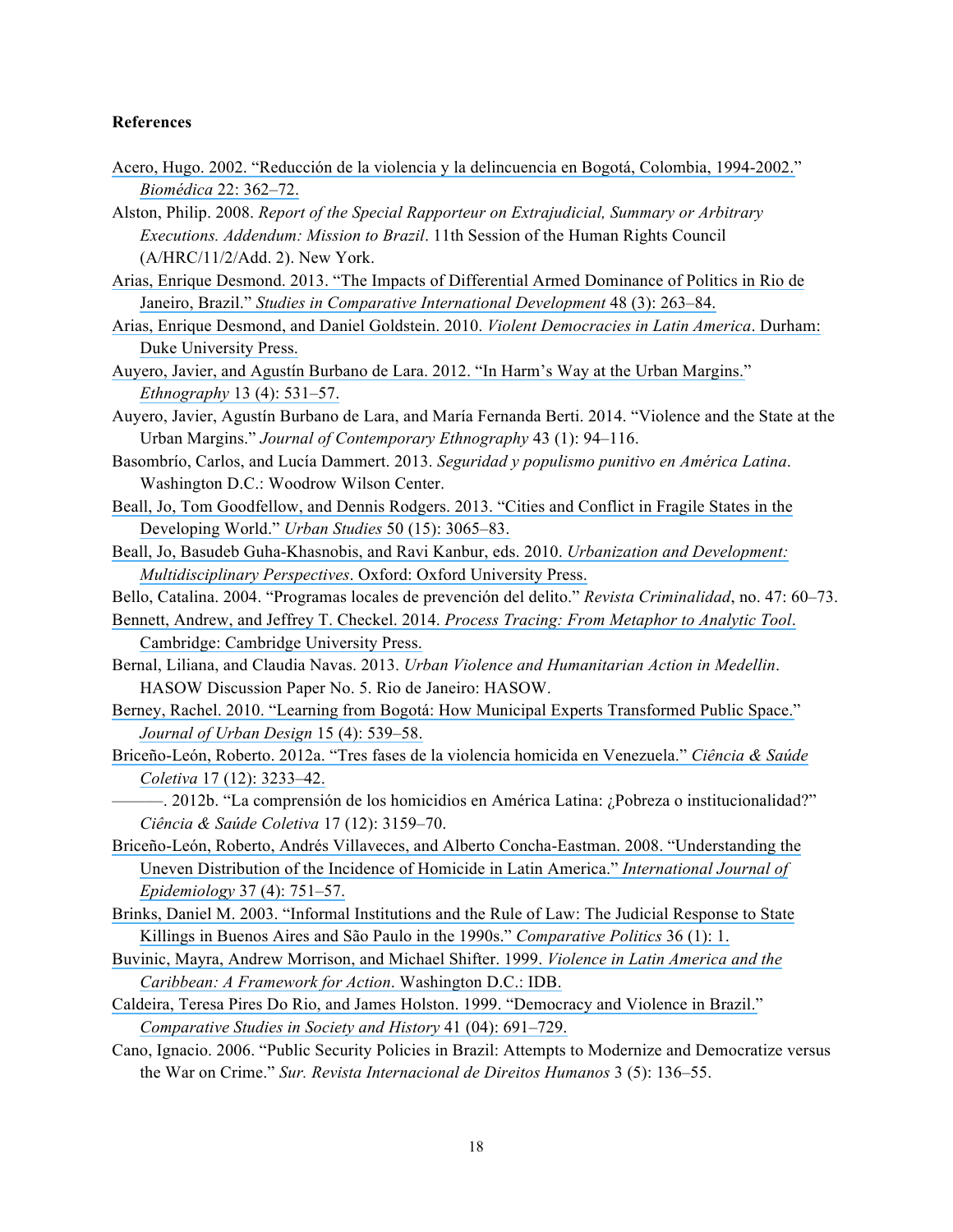- [Capoccia, Giovanni, and R. Daniel Kelemen. 2007. "The Study of Critical Junctures: Theory, Narrative,](https://www.researchgate.net/publication/242426654_The_Study_of_Critical_Junctures_Theory_Narrative_and_Counterfactuals_in_Institutional_Theory?el=1_x_8&enrichId=rgreq-b39e6adbe2eec9bd989e225528a306af-XXX&enrichSource=Y292ZXJQYWdlOzI2MzU4MDk5MDtBUzoyMTExODQxMzAyMzY0MTZAMTQyNzM2MTYyODc5Mg==)  [and Counterfactuals in Historical Institutionalism."](https://www.researchgate.net/publication/242426654_The_Study_of_Critical_Junctures_Theory_Narrative_and_Counterfactuals_in_Institutional_Theory?el=1_x_8&enrichId=rgreq-b39e6adbe2eec9bd989e225528a306af-XXX&enrichSource=Y292ZXJQYWdlOzI2MzU4MDk5MDtBUzoyMTExODQxMzAyMzY0MTZAMTQyNzM2MTYyODc5Mg==) *World Politics* 59 (3): 341–69.
- Cavalcanti, Murilo. 2013. *As Lições de Bogotá E Medellín*. Recife: Editora INTG.
- CCB. 2013. *Encuesta de percepción y victimización. Bogotá y las localidades*. Bogotá: Cámara de Comercio.
- [Davis, Diane E. 2013. "Zero-Tolerance Policing, Stealth Real Estate Development, and the](https://www.researchgate.net/publication/258165278_Zero-Tolerance_Policing_Stealth_Real_Estate_Development_and_the_Transformation_of_Public_Space_Evidence_from_Mexico_City?el=1_x_8&enrichId=rgreq-b39e6adbe2eec9bd989e225528a306af-XXX&enrichSource=Y292ZXJQYWdlOzI2MzU4MDk5MDtBUzoyMTExODQxMzAyMzY0MTZAMTQyNzM2MTYyODc5Mg==)  [Transformation of Public Space Evidence from Mexico City."](https://www.researchgate.net/publication/258165278_Zero-Tolerance_Policing_Stealth_Real_Estate_Development_and_the_Transformation_of_Public_Space_Evidence_from_Mexico_City?el=1_x_8&enrichId=rgreq-b39e6adbe2eec9bd989e225528a306af-XXX&enrichSource=Y292ZXJQYWdlOzI2MzU4MDk5MDtBUzoyMTExODQxMzAyMzY0MTZAMTQyNzM2MTYyODc5Mg==) *Latin American Perspectives* 40 (2): [53–76.](https://www.researchgate.net/publication/258165278_Zero-Tolerance_Policing_Stealth_Real_Estate_Development_and_the_Transformation_of_Public_Space_Evidence_from_Mexico_City?el=1_x_8&enrichId=rgreq-b39e6adbe2eec9bd989e225528a306af-XXX&enrichSource=Y292ZXJQYWdlOzI2MzU4MDk5MDtBUzoyMTExODQxMzAyMzY0MTZAMTQyNzM2MTYyODc5Mg==)
- [De Mello, João, Daniel Mejía, and Lucía Suárez. 2013.](https://www.researchgate.net/publication/256062634_The_Pharmacological_Channel_Revisited_Alcohol_Sales_Restrictions_and_Crime_in_Bogota?el=1_x_8&enrichId=rgreq-b39e6adbe2eec9bd989e225528a306af-XXX&enrichSource=Y292ZXJQYWdlOzI2MzU4MDk5MDtBUzoyMTExODQxMzAyMzY0MTZAMTQyNzM2MTYyODc5Mg==) *The Pharmacological Channel Revisited: Alcohol Sales Restrictions and Crime in Bogotá*[. IDB-WP-394. Washington D.C.: Inter-American](https://www.researchgate.net/publication/256062634_The_Pharmacological_Channel_Revisited_Alcohol_Sales_Restrictions_and_Crime_in_Bogota?el=1_x_8&enrichId=rgreq-b39e6adbe2eec9bd989e225528a306af-XXX&enrichSource=Y292ZXJQYWdlOzI2MzU4MDk5MDtBUzoyMTExODQxMzAyMzY0MTZAMTQyNzM2MTYyODc5Mg==) [Development Bank.](https://www.researchgate.net/publication/256062634_The_Pharmacological_Channel_Revisited_Alcohol_Sales_Restrictions_and_Crime_in_Bogota?el=1_x_8&enrichId=rgreq-b39e6adbe2eec9bd989e225528a306af-XXX&enrichSource=Y292ZXJQYWdlOzI2MzU4MDk5MDtBUzoyMTExODQxMzAyMzY0MTZAMTQyNzM2MTYyODc5Mg==)
- [De Mello, João, and Alexandre Schneider. 2010. "Assessing São Paulo's Large Drop in Homicides. The](https://www.researchgate.net/publication/40597292_Assessing_Sao_Paulos_Large_Drop_in_Homicides_The_Role_of_Demography_and_Policy_Interventions?el=1_x_8&enrichId=rgreq-b39e6adbe2eec9bd989e225528a306af-XXX&enrichSource=Y292ZXJQYWdlOzI2MzU4MDk5MDtBUzoyMTExODQxMzAyMzY0MTZAMTQyNzM2MTYyODc5Mg==) [Role of Demography and Policy Interventions." In](https://www.researchgate.net/publication/40597292_Assessing_Sao_Paulos_Large_Drop_in_Homicides_The_Role_of_Demography_and_Policy_Interventions?el=1_x_8&enrichId=rgreq-b39e6adbe2eec9bd989e225528a306af-XXX&enrichSource=Y292ZXJQYWdlOzI2MzU4MDk5MDtBUzoyMTExODQxMzAyMzY0MTZAMTQyNzM2MTYyODc5Mg==) *The Economics of Crime: Lessons for and from Latin America*[, edited by Rafael Di Tella, Sebastian Edwards, and Ernesto Schargrodsky, 207–35.](https://www.researchgate.net/publication/40597292_Assessing_Sao_Paulos_Large_Drop_in_Homicides_The_Role_of_Demography_and_Policy_Interventions?el=1_x_8&enrichId=rgreq-b39e6adbe2eec9bd989e225528a306af-XXX&enrichSource=Y292ZXJQYWdlOzI2MzU4MDk5MDtBUzoyMTExODQxMzAyMzY0MTZAMTQyNzM2MTYyODc5Mg==) Chicago: University of Chicago Press.
- [Denyer Willis, Graham, and Mariana Mota Prado. 2014. "Process and Pattern in Institutional Reforms: A](https://www.researchgate.net/publication/263892255_Process_and_Pattern_in_Institutional_Reforms_A_Case_Study_of_the_Police_Pacifying_Units_UPPs_in_Brazil?el=1_x_8&enrichId=rgreq-b39e6adbe2eec9bd989e225528a306af-XXX&enrichSource=Y292ZXJQYWdlOzI2MzU4MDk5MDtBUzoyMTExODQxMzAyMzY0MTZAMTQyNzM2MTYyODc5Mg==)  [Case Study of the Police Pacifying Units \(UPPs\) in Brazil."](https://www.researchgate.net/publication/263892255_Process_and_Pattern_in_Institutional_Reforms_A_Case_Study_of_the_Police_Pacifying_Units_UPPs_in_Brazil?el=1_x_8&enrichId=rgreq-b39e6adbe2eec9bd989e225528a306af-XXX&enrichSource=Y292ZXJQYWdlOzI2MzU4MDk5MDtBUzoyMTExODQxMzAyMzY0MTZAMTQyNzM2MTYyODc5Mg==) *World Development* 64: 232–42.
- [Di Tella, Rafael, and Ernesto Schargrodsky. 2004. "Do Police Reduce Crime? Estimates Using the](https://www.researchgate.net/publication/4981049_Do_Police_Reduce_Crime_Estimates_Using_the_Allocation_of_Police_Forces_After_a_Terrorist_Attack?el=1_x_8&enrichId=rgreq-b39e6adbe2eec9bd989e225528a306af-XXX&enrichSource=Y292ZXJQYWdlOzI2MzU4MDk5MDtBUzoyMTExODQxMzAyMzY0MTZAMTQyNzM2MTYyODc5Mg==)  [Allocation of Police Forces After a Terrorist Attack."](https://www.researchgate.net/publication/4981049_Do_Police_Reduce_Crime_Estimates_Using_the_Allocation_of_Police_Forces_After_a_Terrorist_Attack?el=1_x_8&enrichId=rgreq-b39e6adbe2eec9bd989e225528a306af-XXX&enrichSource=Y292ZXJQYWdlOzI2MzU4MDk5MDtBUzoyMTExODQxMzAyMzY0MTZAMTQyNzM2MTYyODc5Mg==) *The American Economic Review* 94 (1): 115– [33.](https://www.researchgate.net/publication/4981049_Do_Police_Reduce_Crime_Estimates_Using_the_Allocation_of_Police_Forces_After_a_Terrorist_Attack?el=1_x_8&enrichId=rgreq-b39e6adbe2eec9bd989e225528a306af-XXX&enrichSource=Y292ZXJQYWdlOzI2MzU4MDk5MDtBUzoyMTExODQxMzAyMzY0MTZAMTQyNzM2MTYyODc5Mg==)
- Eisner, Manuel. 2003. "Long-Term Historical Trends in Violent Crime." *Crime and Justice: A Review of Research* 30: 83–142.
- El Tiempo. 1996a. "Volver a empezar," April 16.
- ———. 1996b. "Seguirán los programas comunitarios: Campo," September 3.
- ———. 2006. "Homicidios crecen por primera vez en 10 años," January 11.
- Felbab-Brown, Vanda. 2011. *Law Enforcement Actions in Urban Spaces Governed by Violent Non-State Entities: Lessons from Latin America*. Washington D.C.: Western Hemispheric Security Analysis Center.
- FIP. 2013. *Crimen organizado, intensidad y focalización de la violencia homicida en Bogotá: Una mirada de largo plazo*. Informes FIP No. 20. Bogotá: Fundación Ideas para la Paz.
- [Fox, Sean, and Kristian Hoelscher. 2012. "Political Order, Development and Social Violence."](https://www.researchgate.net/publication/254449977_Political_Order_Development_and_Social_Violence?el=1_x_8&enrichId=rgreq-b39e6adbe2eec9bd989e225528a306af-XXX&enrichSource=Y292ZXJQYWdlOzI2MzU4MDk5MDtBUzoyMTExODQxMzAyMzY0MTZAMTQyNzM2MTYyODc5Mg==) *Journal of Peace Research* [49 \(3\): 431–44.](https://www.researchgate.net/publication/254449977_Political_Order_Development_and_Social_Violence?el=1_x_8&enrichId=rgreq-b39e6adbe2eec9bd989e225528a306af-XXX&enrichSource=Y292ZXJQYWdlOzI2MzU4MDk5MDtBUzoyMTExODQxMzAyMzY0MTZAMTQyNzM2MTYyODc5Mg==)
- Frühling, Hugo, Joseph Tulchin, and Heather Golding. 2003. *Crime and Violence in Latin America: Citizen Security, Democracy, and the State*. Washington D.C.: Woodrow Wilson Center Press.
- [Geddes, Barbara. 1990. "How the Cases You Choose Affect the Answers You Get: Selection Bias in](https://www.researchgate.net/publication/31481359_How_the_Cases_You_Choose_Affect_the_Answers_You_Get_Selection_Bias_in_Comparative_Politics?el=1_x_8&enrichId=rgreq-b39e6adbe2eec9bd989e225528a306af-XXX&enrichSource=Y292ZXJQYWdlOzI2MzU4MDk5MDtBUzoyMTExODQxMzAyMzY0MTZAMTQyNzM2MTYyODc5Mg==)  [Comparative Politics."](https://www.researchgate.net/publication/31481359_How_the_Cases_You_Choose_Affect_the_Answers_You_Get_Selection_Bias_in_Comparative_Politics?el=1_x_8&enrichId=rgreq-b39e6adbe2eec9bd989e225528a306af-XXX&enrichSource=Y292ZXJQYWdlOzI2MzU4MDk5MDtBUzoyMTExODQxMzAyMzY0MTZAMTQyNzM2MTYyODc5Mg==) *Political Analysis* 2 (1): 131–50.
- George, Alexander L., and Andrew Bennett. 2005. *[Case Studies and Theory Development in the Social](https://www.researchgate.net/publication/224952194_Case_Studies_And_Theory_Development_In_The_Social_Sciences?el=1_x_8&enrichId=rgreq-b39e6adbe2eec9bd989e225528a306af-XXX&enrichSource=Y292ZXJQYWdlOzI2MzU4MDk5MDtBUzoyMTExODQxMzAyMzY0MTZAMTQyNzM2MTYyODc5Mg==)  Sciences*[. Cambridge: MIT Press.](https://www.researchgate.net/publication/224952194_Case_Studies_And_Theory_Development_In_The_Social_Sciences?el=1_x_8&enrichId=rgreq-b39e6adbe2eec9bd989e225528a306af-XXX&enrichSource=Y292ZXJQYWdlOzI2MzU4MDk5MDtBUzoyMTExODQxMzAyMzY0MTZAMTQyNzM2MTYyODc5Mg==)
- Gilbert, Alan, and Julio D. Dávila. 2002. "Bogotá: Progress Within a Hostile Environment." In *Capital City Politics in Latin America: Democratization and Empowerment*, edited by David J. Myers and Henry A. Dietz, 29–64. Boulder: Lynne Rienner Publishers.
- [Goertzel, Ted, and Tulio Kahn. 2009. "The Great São Paulo Homicide Drop."](https://www.researchgate.net/publication/249715357_The_Great_Sao_Paulo_Homicide_Drop?el=1_x_8&enrichId=rgreq-b39e6adbe2eec9bd989e225528a306af-XXX&enrichSource=Y292ZXJQYWdlOzI2MzU4MDk5MDtBUzoyMTExODQxMzAyMzY0MTZAMTQyNzM2MTYyODc5Mg==) *Homicide Studies* 13 (4): [398–410.](https://www.researchgate.net/publication/249715357_The_Great_Sao_Paulo_Homicide_Drop?el=1_x_8&enrichId=rgreq-b39e6adbe2eec9bd989e225528a306af-XXX&enrichSource=Y292ZXJQYWdlOzI2MzU4MDk5MDtBUzoyMTExODQxMzAyMzY0MTZAMTQyNzM2MTYyODc5Mg==)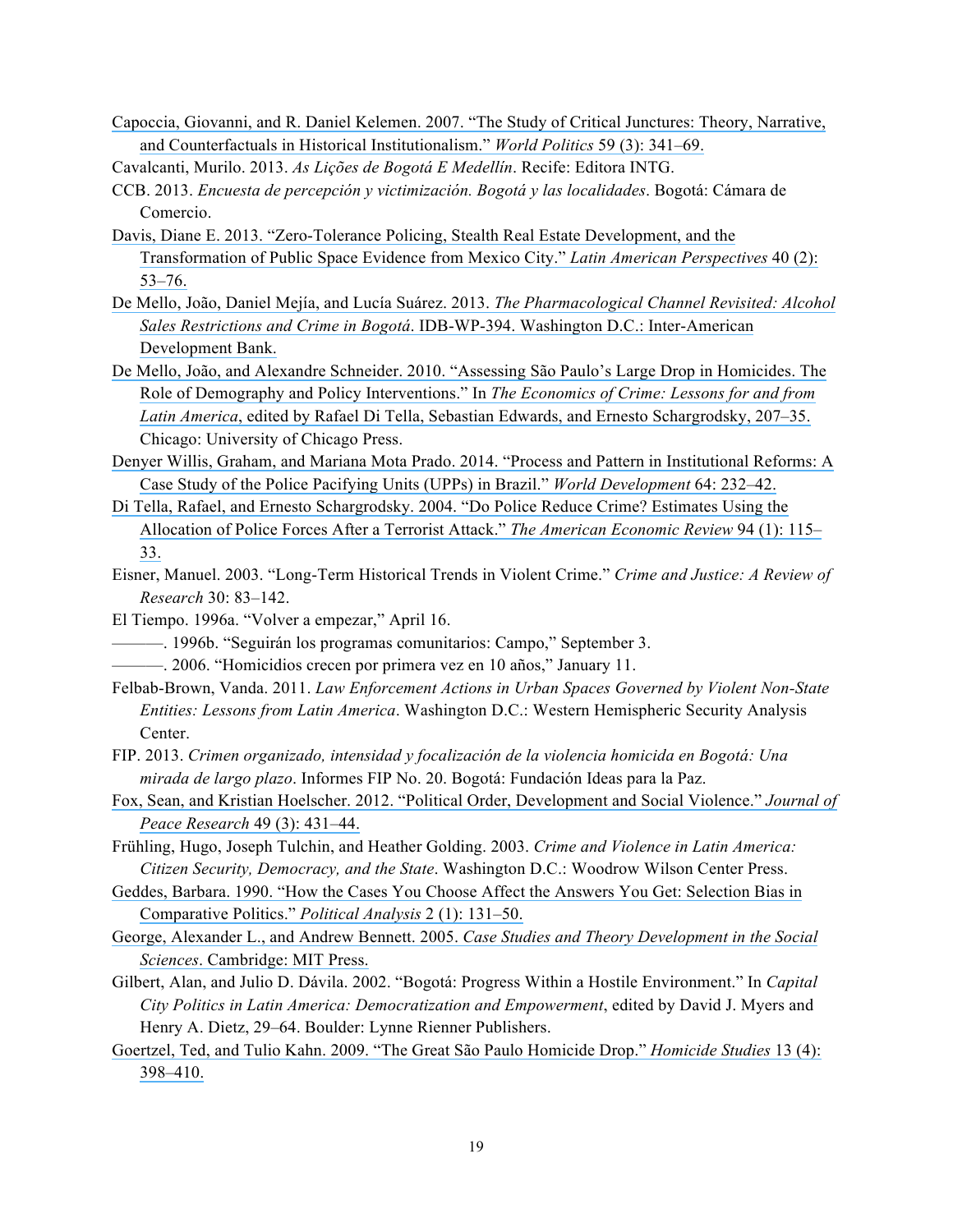- [Gutiérrez Sanín, Francisco, María Pinto, Juan Carlos Arenas, Tania Guzmán, and María Gutiérrez. 2013.](https://www.researchgate.net/publication/275504786_The_Importance_of_Political_Coalitions_in_the_Successful_Reduction_of_Violence_in_Colombian_Cities?el=1_x_8&enrichId=rgreq-b39e6adbe2eec9bd989e225528a306af-XXX&enrichSource=Y292ZXJQYWdlOzI2MzU4MDk5MDtBUzoyMTExODQxMzAyMzY0MTZAMTQyNzM2MTYyODc5Mg==)  ["The Importance of Political Coalitions in the Successful Reduction of Violence in Colombian](https://www.researchgate.net/publication/275504786_The_Importance_of_Political_Coalitions_in_the_Successful_Reduction_of_Violence_in_Colombian_Cities?el=1_x_8&enrichId=rgreq-b39e6adbe2eec9bd989e225528a306af-XXX&enrichSource=Y292ZXJQYWdlOzI2MzU4MDk5MDtBUzoyMTExODQxMzAyMzY0MTZAMTQyNzM2MTYyODc5Mg==)  Cities." *Urban Studies* [50 \(15\): 3134–51.](https://www.researchgate.net/publication/275504786_The_Importance_of_Political_Coalitions_in_the_Successful_Reduction_of_Violence_in_Colombian_Cities?el=1_x_8&enrichId=rgreq-b39e6adbe2eec9bd989e225528a306af-XXX&enrichSource=Y292ZXJQYWdlOzI2MzU4MDk5MDtBUzoyMTExODQxMzAyMzY0MTZAMTQyNzM2MTYyODc5Mg==)
- Hoelscher, Kristian. 2013. "Institutional Reform and Violence Reduction in Pernambuco Brazil." In *7th Annual NOLAN Conference*.
- Koonings, Kees, and Dirk Kruijt. 2007. *[Fractured Cities: Social Exclusion, Urban Violence and](https://www.researchgate.net/publication/46688507_Fractured_Cities_Social_Exclusion_Urban_Violence_and_Contested_Spaces_in_Latin_America?el=1_x_8&enrichId=rgreq-b39e6adbe2eec9bd989e225528a306af-XXX&enrichSource=Y292ZXJQYWdlOzI2MzU4MDk5MDtBUzoyMTExODQxMzAyMzY0MTZAMTQyNzM2MTYyODc5Mg==) [Contested Spaces in Latin America](https://www.researchgate.net/publication/46688507_Fractured_Cities_Social_Exclusion_Urban_Violence_and_Contested_Spaces_in_Latin_America?el=1_x_8&enrichId=rgreq-b39e6adbe2eec9bd989e225528a306af-XXX&enrichSource=Y292ZXJQYWdlOzI2MzU4MDk5MDtBUzoyMTExODQxMzAyMzY0MTZAMTQyNzM2MTYyODc5Mg==)*. London: Zed Books.
- [Leeds, Elizabeth. 2007. "Serving States and Serving Citizens: Halting Steps toward Police Reform in](https://www.researchgate.net/publication/249035223_Serving_States_and_Serving_Citizens_Halting_Steps_Toward_Police_Reform_in_Brazil_and_Implications_for_Donor_Intervention?el=1_x_8&enrichId=rgreq-b39e6adbe2eec9bd989e225528a306af-XXX&enrichSource=Y292ZXJQYWdlOzI2MzU4MDk5MDtBUzoyMTExODQxMzAyMzY0MTZAMTQyNzM2MTYyODc5Mg==) [Brazil and Implications for Donor Intervention."](https://www.researchgate.net/publication/249035223_Serving_States_and_Serving_Citizens_Halting_Steps_Toward_Police_Reform_in_Brazil_and_Implications_for_Donor_Intervention?el=1_x_8&enrichId=rgreq-b39e6adbe2eec9bd989e225528a306af-XXX&enrichSource=Y292ZXJQYWdlOzI2MzU4MDk5MDtBUzoyMTExODQxMzAyMzY0MTZAMTQyNzM2MTYyODc5Mg==) *Policing and Society* 17 (1): 21–37.
- [MacDonald, John M. 2002. "The Effectiveness of Community Policing in Reducing Urban Violence."](https://www.researchgate.net/publication/238342190_The_Effectiveness_of_Community_Policing_in_Reducing_Urban_Violence?el=1_x_8&enrichId=rgreq-b39e6adbe2eec9bd989e225528a306af-XXX&enrichSource=Y292ZXJQYWdlOzI2MzU4MDk5MDtBUzoyMTExODQxMzAyMzY0MTZAMTQyNzM2MTYyODc5Mg==) *[Crime & Delinquency](https://www.researchgate.net/publication/238342190_The_Effectiveness_of_Community_Policing_in_Reducing_Urban_Violence?el=1_x_8&enrichId=rgreq-b39e6adbe2eec9bd989e225528a306af-XXX&enrichSource=Y292ZXJQYWdlOzI2MzU4MDk5MDtBUzoyMTExODQxMzAyMzY0MTZAMTQyNzM2MTYyODc5Mg==)* 48 (4): 592–618.
- [Macêdo, ADO. 2012. "'Polícia, quando quer, faz!': Análise da estrutura de governança do 'Pacto Pela](https://www.researchgate.net/publication/262466067_Policia_quando_quer_faz_analise_da_estrutura_de_governanca_do_Pacto_pela_Vida_de_Pernambuco?el=1_x_8&enrichId=rgreq-b39e6adbe2eec9bd989e225528a306af-XXX&enrichSource=Y292ZXJQYWdlOzI2MzU4MDk5MDtBUzoyMTExODQxMzAyMzY0MTZAMTQyNzM2MTYyODc5Mg==)  [Vida' de Pernambuco." Master's Thesis, Brasília: Universidade de Brasília.](https://www.researchgate.net/publication/262466067_Policia_quando_quer_faz_analise_da_estrutura_de_governanca_do_Pacto_pela_Vida_de_Pernambuco?el=1_x_8&enrichId=rgreq-b39e6adbe2eec9bd989e225528a306af-XXX&enrichSource=Y292ZXJQYWdlOzI2MzU4MDk5MDtBUzoyMTExODQxMzAyMzY0MTZAMTQyNzM2MTYyODc5Mg==)
- [Mahoney, James. 2007. "Qualitative Methodology and Comparative Politics."](https://www.researchgate.net/publication/249699740_Qualitative_Methodology_and_Comparative_Politics?el=1_x_8&enrichId=rgreq-b39e6adbe2eec9bd989e225528a306af-XXX&enrichSource=Y292ZXJQYWdlOzI2MzU4MDk5MDtBUzoyMTExODQxMzAyMzY0MTZAMTQyNzM2MTYyODc5Mg==) *Comparative Political Studies* [40 \(2\): 122–44.](https://www.researchgate.net/publication/249699740_Qualitative_Methodology_and_Comparative_Politics?el=1_x_8&enrichId=rgreq-b39e6adbe2eec9bd989e225528a306af-XXX&enrichSource=Y292ZXJQYWdlOzI2MzU4MDk5MDtBUzoyMTExODQxMzAyMzY0MTZAMTQyNzM2MTYyODc5Mg==)
- Martin, Gerard, and Miguel Ceballos. 2004. *Bogotá: Anatomía de una transformación. Políticas de seguridad ciudadana 1995-2003*. Bogotá: Editorial Javeriana.
- Mockus, Antanas. 2001. *[Cultura Ciudadana, programa contra la violencia en Santa Fe de Bogotá,](https://www.researchgate.net/publication/254421904_Cultura_ciudadana_programa_contra_la_violencia_en_Santa_Fe_de_Bogota_Colombia_1995-1997?el=1_x_8&enrichId=rgreq-b39e6adbe2eec9bd989e225528a306af-XXX&enrichSource=Y292ZXJQYWdlOzI2MzU4MDk5MDtBUzoyMTExODQxMzAyMzY0MTZAMTQyNzM2MTYyODc5Mg==)  Colombia, 1995-1997*[. Washington D.C.: IBD.](https://www.researchgate.net/publication/254421904_Cultura_ciudadana_programa_contra_la_violencia_en_Santa_Fe_de_Bogota_Colombia_1995-1997?el=1_x_8&enrichId=rgreq-b39e6adbe2eec9bd989e225528a306af-XXX&enrichSource=Y292ZXJQYWdlOzI2MzU4MDk5MDtBUzoyMTExODQxMzAyMzY0MTZAMTQyNzM2MTYyODc5Mg==)
- [Moncada, Eduardo. 2009. "Toward Democratic Policing in Colombia? Institutional Accountability](https://www.researchgate.net/publication/233693625_Toward_Democratic_Policing_in_Colombia_Institutional_Accountability_through_Lateral_Reform?el=1_x_8&enrichId=rgreq-b39e6adbe2eec9bd989e225528a306af-XXX&enrichSource=Y292ZXJQYWdlOzI2MzU4MDk5MDtBUzoyMTExODQxMzAyMzY0MTZAMTQyNzM2MTYyODc5Mg==)  [through Lateral Reform."](https://www.researchgate.net/publication/233693625_Toward_Democratic_Policing_in_Colombia_Institutional_Accountability_through_Lateral_Reform?el=1_x_8&enrichId=rgreq-b39e6adbe2eec9bd989e225528a306af-XXX&enrichSource=Y292ZXJQYWdlOzI2MzU4MDk5MDtBUzoyMTExODQxMzAyMzY0MTZAMTQyNzM2MTYyODc5Mg==) *Comparative Politics* 41 (4): 431–49.
- [Moser, Caroline. 2004. "Urban Violence and Insecurity: An Introductory Roadmap."](https://www.researchgate.net/publication/265010201_Urban_Violence_and_Insecurity_An_Introductory_Roadmap?el=1_x_8&enrichId=rgreq-b39e6adbe2eec9bd989e225528a306af-XXX&enrichSource=Y292ZXJQYWdlOzI2MzU4MDk5MDtBUzoyMTExODQxMzAyMzY0MTZAMTQyNzM2MTYyODc5Mg==) *Environment and Urbanization* [16 \(2\): 3–16.](https://www.researchgate.net/publication/265010201_Urban_Violence_and_Insecurity_An_Introductory_Roadmap?el=1_x_8&enrichId=rgreq-b39e6adbe2eec9bd989e225528a306af-XXX&enrichSource=Y292ZXJQYWdlOzI2MzU4MDk5MDtBUzoyMTExODQxMzAyMzY0MTZAMTQyNzM2MTYyODc5Mg==)
- Muggah, Robert. 2012. *[Researching the Urban Dilemma: Urbanization, Poverty and Violence](https://www.researchgate.net/publication/265313736_Researching_the_Urban_Dilemma_Urbanization_Poverty_and_Violence?el=1_x_8&enrichId=rgreq-b39e6adbe2eec9bd989e225528a306af-XXX&enrichSource=Y292ZXJQYWdlOzI2MzU4MDk5MDtBUzoyMTExODQxMzAyMzY0MTZAMTQyNzM2MTYyODc5Mg==)*. Ottawa: [IDRC.](https://www.researchgate.net/publication/265313736_Researching_the_Urban_Dilemma_Urbanization_Poverty_and_Violence?el=1_x_8&enrichId=rgreq-b39e6adbe2eec9bd989e225528a306af-XXX&enrichSource=Y292ZXJQYWdlOzI2MzU4MDk5MDtBUzoyMTExODQxMzAyMzY0MTZAMTQyNzM2MTYyODc5Mg==)
- Muggah, Robert, and Kevin Savage. 2011. *Urban Violence and Humanitarian Action: Engaging the Fragile City*. The Journal of Humanitarian Assistance. Boston: Tufts University.
- [Nivette, Amy. 2014. "Legitimacy and Crime: Theorizing the Role of the State in Cross-National](https://www.researchgate.net/publication/275770745_Legitimacy_and_crime_Theorizing_the_role_of_the_state_in_cross-national_criminological_theory?el=1_x_8&enrichId=rgreq-b39e6adbe2eec9bd989e225528a306af-XXX&enrichSource=Y292ZXJQYWdlOzI2MzU4MDk5MDtBUzoyMTExODQxMzAyMzY0MTZAMTQyNzM2MTYyODc5Mg==) [Criminological Theory."](https://www.researchgate.net/publication/275770745_Legitimacy_and_crime_Theorizing_the_role_of_the_state_in_cross-national_criminological_theory?el=1_x_8&enrichId=rgreq-b39e6adbe2eec9bd989e225528a306af-XXX&enrichSource=Y292ZXJQYWdlOzI2MzU4MDk5MDtBUzoyMTExODQxMzAyMzY0MTZAMTQyNzM2MTYyODc5Mg==) *Theoretical Criminology* 18 (1): 93–111.
- [North, Douglass, John Joseph Wallis, and Barry Weingast. 2009.](https://www.researchgate.net/publication/227389940_Violence_and_Social_Orders_A_Conceptual_Framework_for_Interpreting_Recorded_Human_History?el=1_x_8&enrichId=rgreq-b39e6adbe2eec9bd989e225528a306af-XXX&enrichSource=Y292ZXJQYWdlOzI2MzU4MDk5MDtBUzoyMTExODQxMzAyMzY0MTZAMTQyNzM2MTYyODc5Mg==) *Violence and Social Orders: A [Conceptual Framework for Interpreting Recorded Human History](https://www.researchgate.net/publication/227389940_Violence_and_Social_Orders_A_Conceptual_Framework_for_Interpreting_Recorded_Human_History?el=1_x_8&enrichId=rgreq-b39e6adbe2eec9bd989e225528a306af-XXX&enrichSource=Y292ZXJQYWdlOzI2MzU4MDk5MDtBUzoyMTExODQxMzAyMzY0MTZAMTQyNzM2MTYyODc5Mg==)*. Cambridge: Cambridge [University Press.](https://www.researchgate.net/publication/227389940_Violence_and_Social_Orders_A_Conceptual_Framework_for_Interpreting_Recorded_Human_History?el=1_x_8&enrichId=rgreq-b39e6adbe2eec9bd989e225528a306af-XXX&enrichSource=Y292ZXJQYWdlOzI2MzU4MDk5MDtBUzoyMTExODQxMzAyMzY0MTZAMTQyNzM2MTYyODc5Mg==)
- [Nussio, Enzo. 2014. "Violencia, terrorismo y guerra de discursos. Dos décadas de amenazas a la](https://www.researchgate.net/publication/256032346_Violencia_Terrorismo_y_Guerra_de_Discursos_Dos_Decadas_de_Amenazas_a_la_Seguridad_Vistas_por_los_Presidentes_Colombianos_Violence_Terrorism_and_War_of_Discourses_Two_Decades_of_Security_Threats_Seen_f?el=1_x_8&enrichId=rgreq-b39e6adbe2eec9bd989e225528a306af-XXX&enrichSource=Y292ZXJQYWdlOzI2MzU4MDk5MDtBUzoyMTExODQxMzAyMzY0MTZAMTQyNzM2MTYyODc5Mg==) [seguridad vistas por los presidentes colombianos."](https://www.researchgate.net/publication/256032346_Violencia_Terrorismo_y_Guerra_de_Discursos_Dos_Decadas_de_Amenazas_a_la_Seguridad_Vistas_por_los_Presidentes_Colombianos_Violence_Terrorism_and_War_of_Discourses_Two_Decades_of_Security_Threats_Seen_f?el=1_x_8&enrichId=rgreq-b39e6adbe2eec9bd989e225528a306af-XXX&enrichSource=Y292ZXJQYWdlOzI2MzU4MDk5MDtBUzoyMTExODQxMzAyMzY0MTZAMTQyNzM2MTYyODc5Mg==) *Bulletin de La Société Suisse Des Américanistes* [81.](https://www.researchgate.net/publication/256032346_Violencia_Terrorismo_y_Guerra_de_Discursos_Dos_Decadas_de_Amenazas_a_la_Seguridad_Vistas_por_los_Presidentes_Colombianos_Violence_Terrorism_and_War_of_Discourses_Two_Decades_of_Security_Threats_Seen_f?el=1_x_8&enrichId=rgreq-b39e6adbe2eec9bd989e225528a306af-XXX&enrichSource=Y292ZXJQYWdlOzI2MzU4MDk5MDtBUzoyMTExODQxMzAyMzY0MTZAMTQyNzM2MTYyODc5Mg==)
- [Nussio, Enzo, and Corinne A. Pernet. 2013. "The Securitisation of Food Security in Colombia, 1970–](https://www.researchgate.net/publication/258514928_The_Securitisation_of_Food_Security_in_Colombia_1970-2010?el=1_x_8&enrichId=rgreq-b39e6adbe2eec9bd989e225528a306af-XXX&enrichSource=Y292ZXJQYWdlOzI2MzU4MDk5MDtBUzoyMTExODQxMzAyMzY0MTZAMTQyNzM2MTYyODc5Mg==) 2010." *[Journal of Latin American Studies](https://www.researchgate.net/publication/258514928_The_Securitisation_of_Food_Security_in_Colombia_1970-2010?el=1_x_8&enrichId=rgreq-b39e6adbe2eec9bd989e225528a306af-XXX&enrichSource=Y292ZXJQYWdlOzI2MzU4MDk5MDtBUzoyMTExODQxMzAyMzY0MTZAMTQyNzM2MTYyODc5Mg==)* 45 (04): 641–68.
- O'Donnell, Guillermo. 1993. "On the State, Democratization and Some Conceptual Problems: A Latin American View with Glances at Some Postcommunist Countries." *World Development* 21 (8): 1355– 69.
- Pasotti, Eleonora. 2010. *[Political Branding in Cities: The Decline of Machine Politics in Bogotá, Naples,](https://www.researchgate.net/publication/254064107_Political_Branding_in_Cities_The_Decline_of_Machine_Politics_in_Bogota_Naples_and_Chicago?el=1_x_8&enrichId=rgreq-b39e6adbe2eec9bd989e225528a306af-XXX&enrichSource=Y292ZXJQYWdlOzI2MzU4MDk5MDtBUzoyMTExODQxMzAyMzY0MTZAMTQyNzM2MTYyODc5Mg==) and Chicago*[. Cambridge: Cambridge University Press.](https://www.researchgate.net/publication/254064107_Political_Branding_in_Cities_The_Decline_of_Machine_Politics_in_Bogota_Naples_and_Chicago?el=1_x_8&enrichId=rgreq-b39e6adbe2eec9bd989e225528a306af-XXX&enrichSource=Y292ZXJQYWdlOzI2MzU4MDk5MDtBUzoyMTExODQxMzAyMzY0MTZAMTQyNzM2MTYyODc5Mg==)
- Pinker, Steven. 2011. *[The Better Angels of Our Nature: Why Violence Has Declined](https://www.researchgate.net/publication/281273810_The_Better_Angels_of_Our_Nature_Why_Violence_Has_Declined?el=1_x_8&enrichId=rgreq-b39e6adbe2eec9bd989e225528a306af-XXX&enrichSource=Y292ZXJQYWdlOzI2MzU4MDk5MDtBUzoyMTExODQxMzAyMzY0MTZAMTQyNzM2MTYyODc5Mg==)*. New York: Viking [Adult.](https://www.researchgate.net/publication/281273810_The_Better_Angels_of_Our_Nature_Why_Violence_Has_Declined?el=1_x_8&enrichId=rgreq-b39e6adbe2eec9bd989e225528a306af-XXX&enrichSource=Y292ZXJQYWdlOzI2MzU4MDk5MDtBUzoyMTExODQxMzAyMzY0MTZAMTQyNzM2MTYyODc5Mg==)